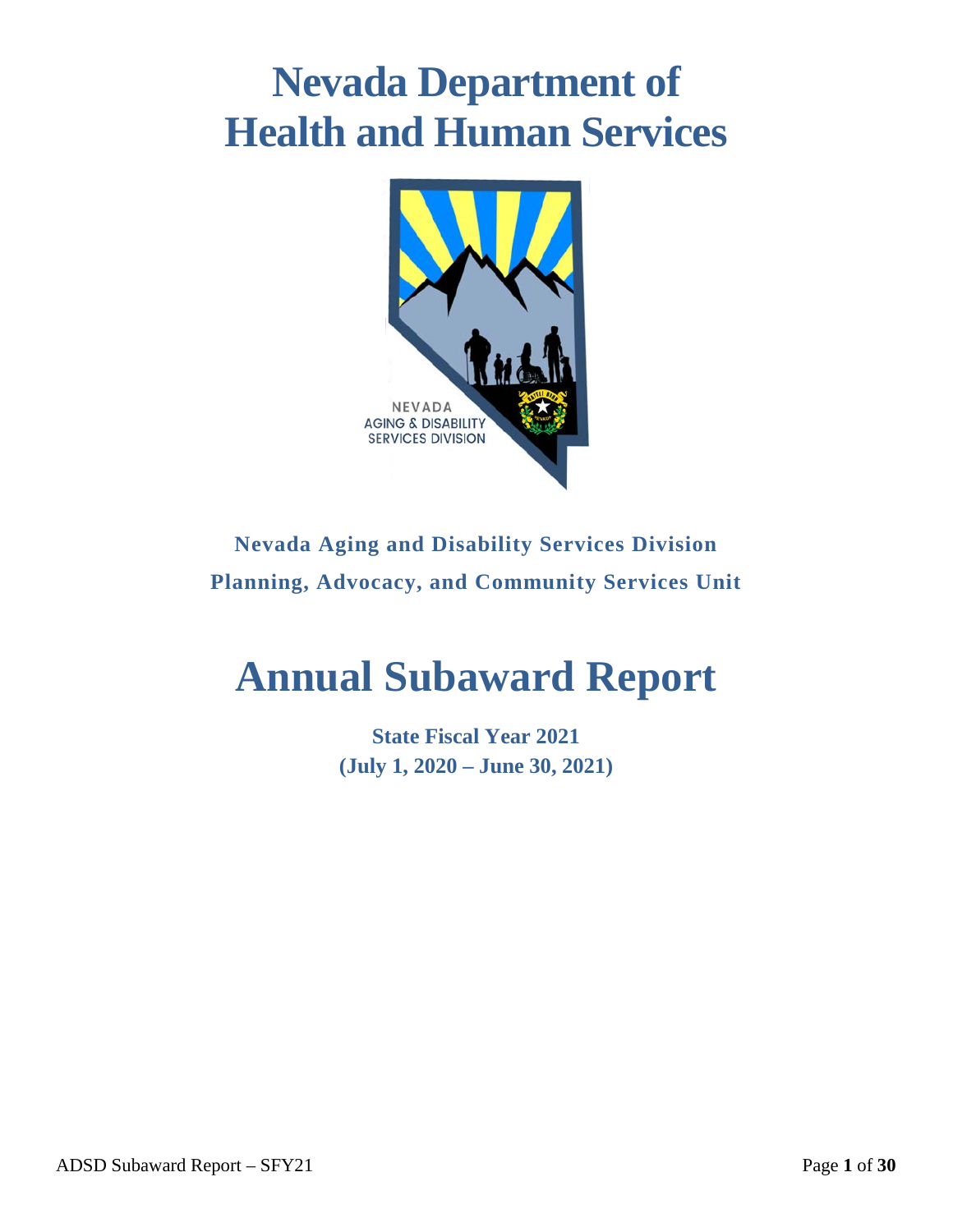## Contents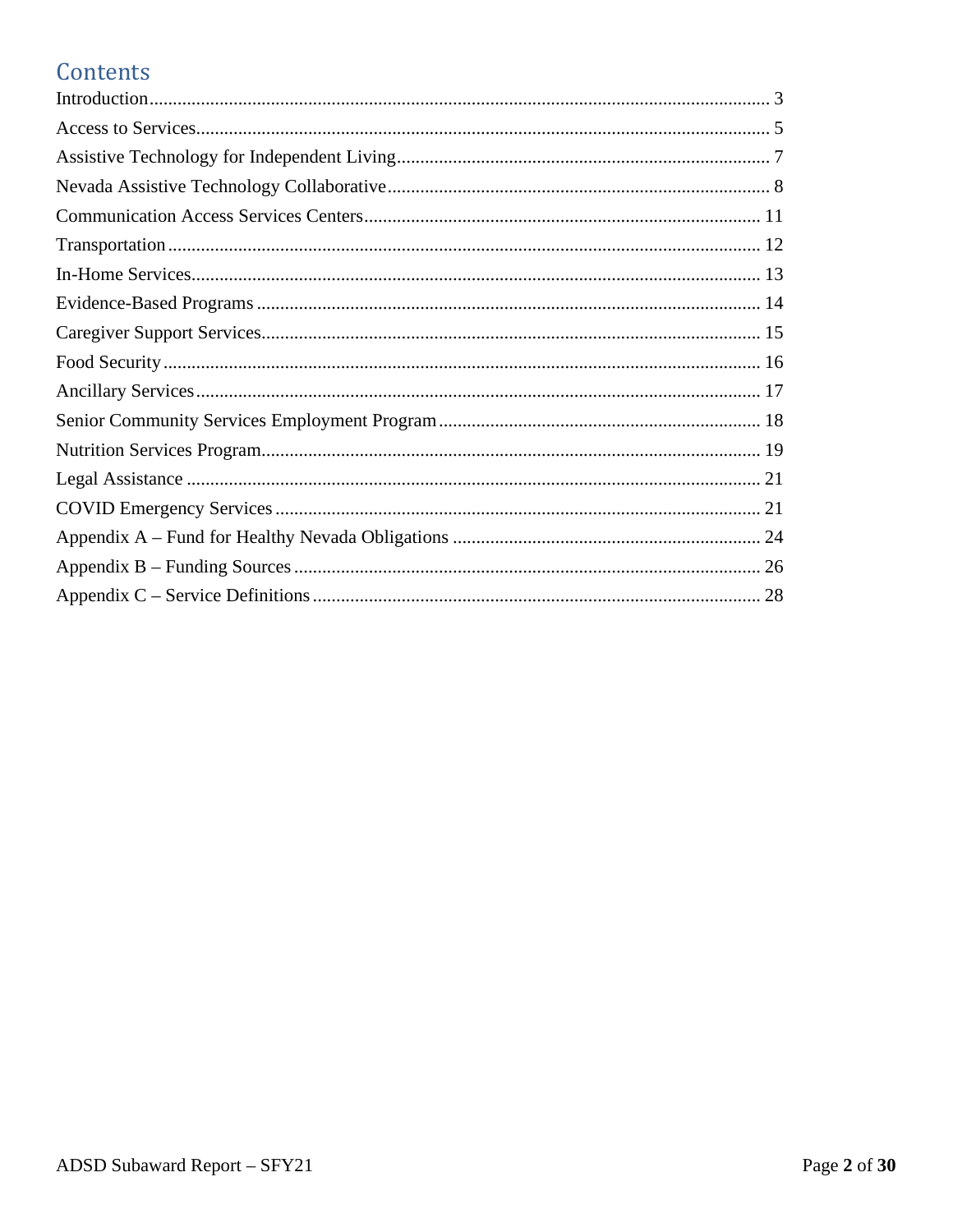## <span id="page-2-0"></span>Introduction

The Aging and Disability Services Division (ADSD) obligated approximately \$28,349,556 to community partners for services that support older adults, people with disabilities, and caregivers in the community in state fiscal year 2021. The Planning, Advocacy, and Community Services Unit (PAC) within ADSD is responsible for the administration and oversight of these community services subawards.

. [Appendix A](#page-23-0) This report also fulfills the annual report requirement in NRS 439.630 for the Fund for Healthy Nevada Independent Living (FHN-ILG) grants. A list of the obligations made under FHN-ILG funding is included as

is included in  $\Delta$ ppendix B, along with service definitions in  $\Delta$ ppendix C. This report describes the fifteen (15) service categories funded in SFY2021 including funding obligated for each category and the associated subrecipient data. ADSD subawards are funded through multiple funding sources that includes federal funding, state general funding, and other sources. A description of funding sources

In state fiscal year 2021, ADSD had 426 active subawards during this period. This is a 3% increase over state fiscal year 2020. Of these, 215 were new awards and 211 were awards that were extended or a multi-year award<sup>[1](#page-2-1)</sup>. Many awards are split funded between multiple funding sources.



#### *Table 1: FY21 Obligations by Service, Highest to Lowest*

<span id="page-2-1"></span>ADSD Subaward Report – SFY21 **Page 3** of 30  $<sup>1</sup>$  Multi-year awards may have been awarded in an earlier state fiscal year but have a project period of more than 1 year.</sup>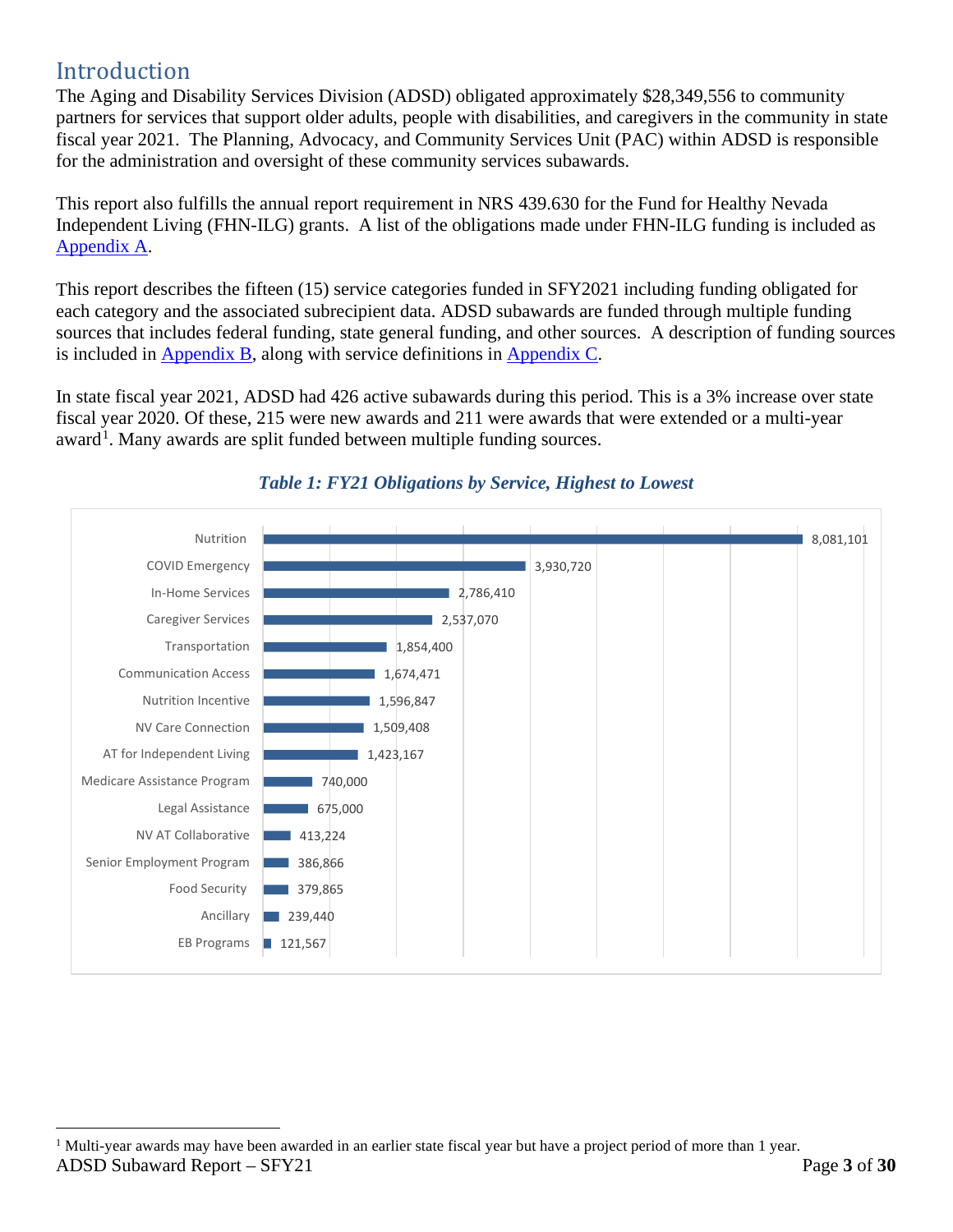#### Key Statewide Activities in State Fiscal Year 2021

- Completion of the 2021 2024 State Plan for Aging Services.
- Ongoing support and technical assistance for supportive services related to the COVID-19 pandemic.
- Integration of the NV CAN Initiative into existing service delivery models.
- Published competitive Senior Nutrition, Older Adult Legal Assistance, Communication Access Service Centers, and Senior Community Service Employment Program Notice of Funding Opportunities for FY2022.

#### Major Planned Activities for State Fiscal Year 2022

- Continued implementation of standardized policies and forms for subawards under guidance from the Department of Health and Human Services.
- Restructuring of the Planning, Advocacy and Community Services team to improve subaward management activities.
- Planning and distribution of American Rescue Plan Act (ARPA) funds awarded to ADSD under the Older Americans Act.
- Planning and distribution of COVID-19 Vaccine funds received from the Administration for Community Living and the NV Division of Public and Behavioral Health.
- Transition of the Title XX Homemaker program from the Community Based Care unit to subrecipients.
- Competitive Notice of Funding Opportunity for Older Adult Supportive Services for FY2023.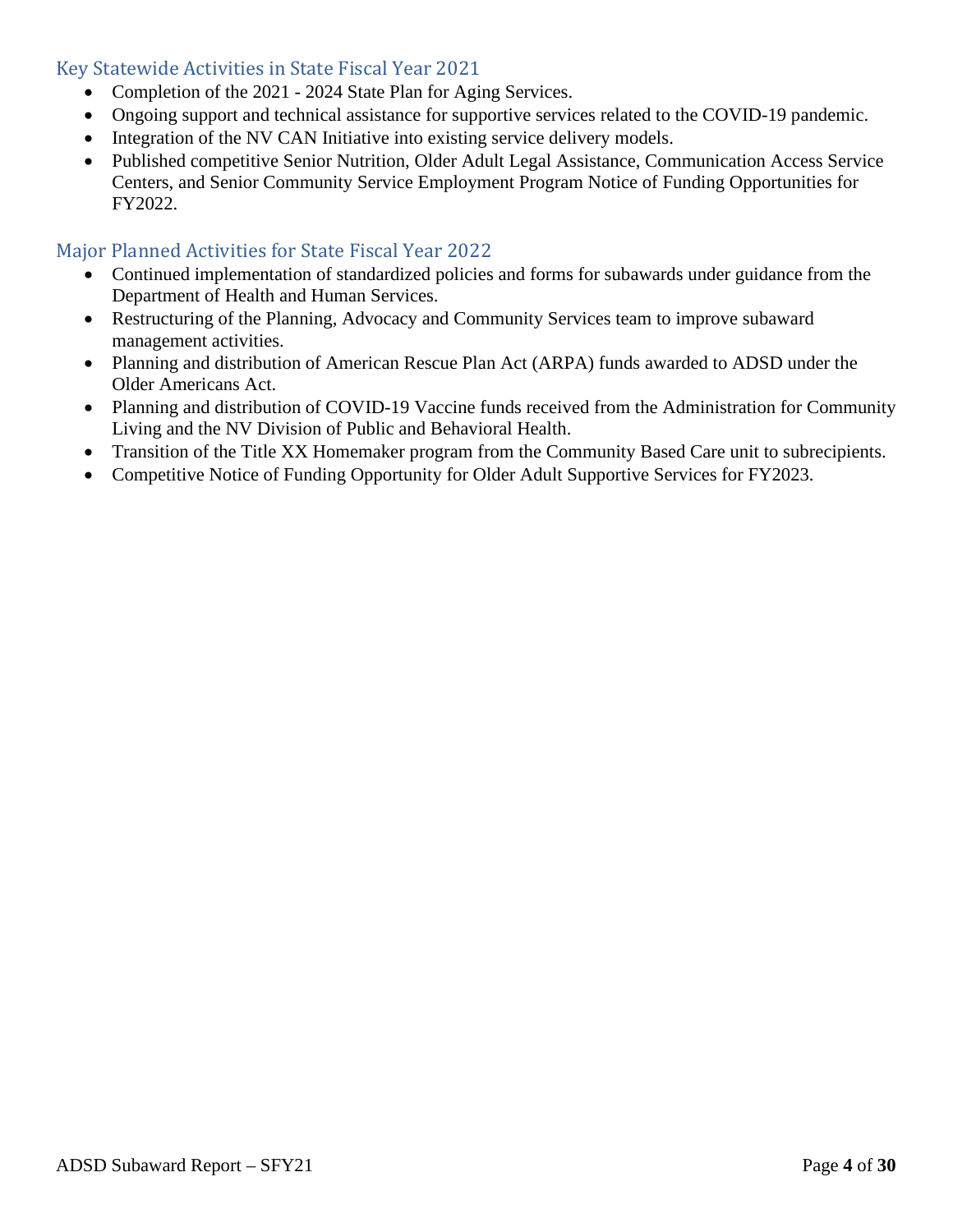### <span id="page-4-0"></span>Access to Services

Access to services, specifically information about programs and services available to meet people's needs and assistance in navigating complex systems of care is one of the top needs identified across the state. For many individuals, Nevada 211 serves a vital role in connecting with programs but for many individuals their needs cannot be met by a single service. ADSD funds two separate programs that assist with access to services:

- Nevada Care Connection
- Medicare Assistance Program

#### Nevada Care Connection

Since 2005, the Aging and Disability Services Division (ADSD) has worked with community partners and other Department of Health and Human Services (DHHS) agencies to transform the way individuals access the longterm services and supports (LTSS) system through a no wrong door approach. These efforts include increasing awareness of service options, supporting individuals in navigating the LTSS system, and exploring policy changes to streamline eligibility for public programs. Collectively, these efforts help to shape the Nevada Care Connection network.

Within the community, Nevada Care Connection supports individuals in knowing their options, planning for care, and accessing services to meet their goals. Additionally, for some individuals case management is necessary to monitor and follow up on services specified in the individual's plan, ensuring the services are being provided in accordance with the individual's plan and they can access new services as their needs change.

This program is available to people with disabilities, older adults, and family caregivers.

#### Funding

Nevada Care Connection Resource Centers are funded through the Older Americans Act, Title III-B and Title III-E. In FY2021 ADSD also receive CARES funding to support the no wrong door efforts. The total funding obligated to Resource Centers in fiscal year 2021 was \$1,509,408.

This service was awarded through a competitive process for SFY2021. The next competitive Notice of Funding Opportunity for this program will released in January 2023 for services beginning in state fiscal year 2024.

#### Subrecipient Performance and Data

The four Resource Centers cover the entire state. The number of consumers reported below represents the number of unduplicated consumers served. A unit of service equals 15 minutes of time. On average, Resource Centers spent about 2.25 hours per consumer in SFY2021.

| <b>Subrecipient</b>                  | # Clients | $#$ Units | # Caregivers |
|--------------------------------------|-----------|-----------|--------------|
| <b>Access to Healthcare Network</b>  | 1,340     | 11,292    |              |
| <b>Lyon County Human Services</b>    | 381       | 3,704     |              |
| <b>Jewish Family Services Agency</b> | 484       | 4,019     |              |
| <b>Nevada Senior Services</b>        | l.121     | 8,480     | 163          |

#### Medicare Assistance Program

The Medicare Assistance Program is one program consisting of three main components, which are fully described in the Medicare Assistance Program (MAP) Service Specifications. The three services of MAP are: State Health Insurance Assistance Program (SHIP), Senior Medicare Patrol (SMP) and Medicare Improvements for Patients and Providers Act (MIPPA). The Medicare Assistance Program (MAP) service delivery relies heavily on a volunteer-based network.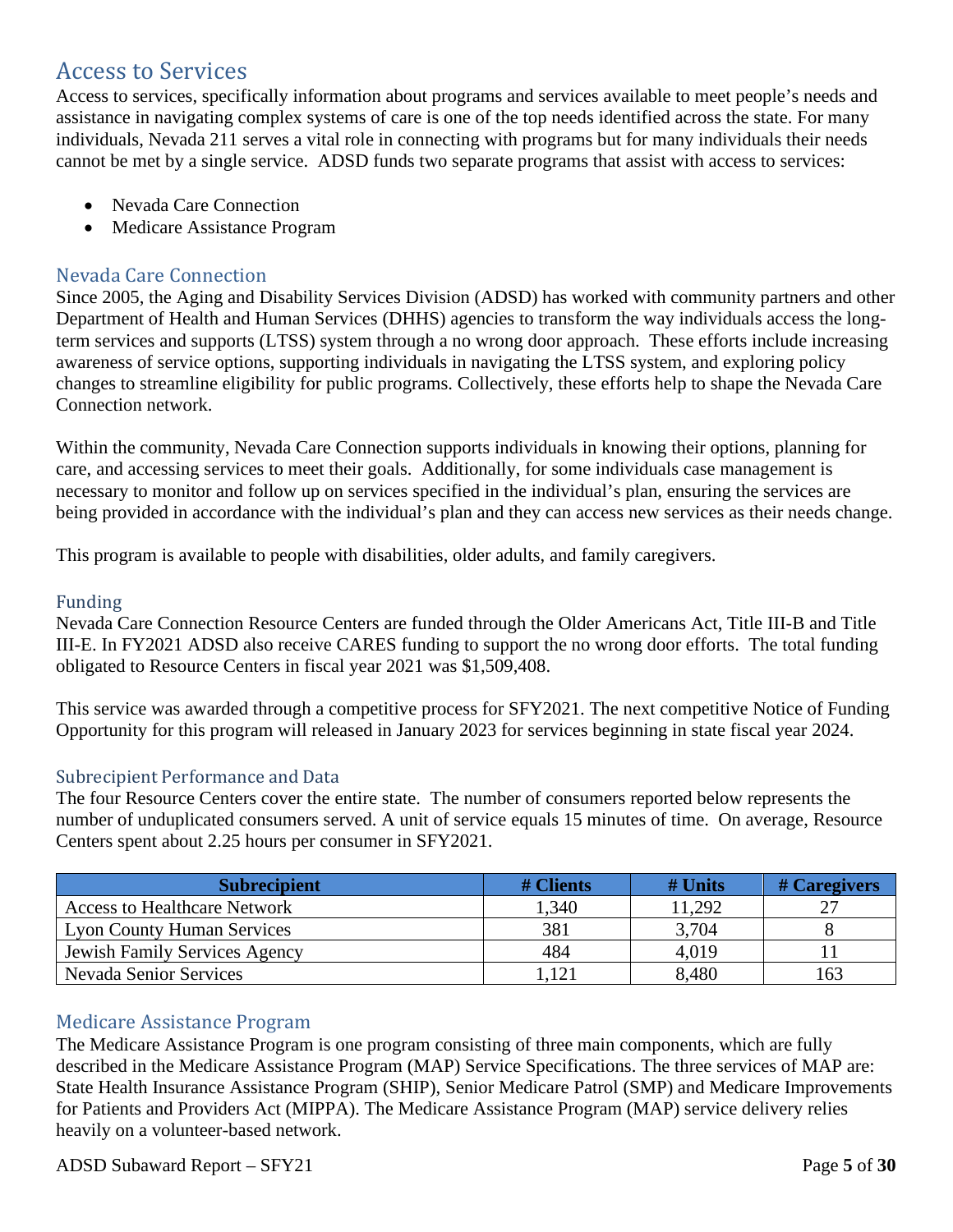Service delivery includes outreach, education, and counseling in order to assist and empower Medicare beneficiaries to make informed decisions that meet their healthcare needs, optimize their access to care and affordable services, and increase their awareness to prevent, detect, and report healthcare fraud, errors, and abuse. This program is available to all Medicare beneficiaries, their family members, caregivers as well as those who are preparing to get on Medicare.

#### Funding

The Medicare Assistance Program is funded through multiple funding sources including federal SHIP, SMP, and MIPPA federal discretionary awards as well as Older Americans Act Title III-B funds. Total funding obligated to MAP subawards for fiscal year 2021 is \$740,000.

This service was awarded through a competitive process for SFY2021. The next competitive Notice of Funding Opportunity for this program will released in January 2023 for services beginning in state fiscal year 2024.

#### Subrecipient Performance and Data

MAP services are offered statewide through two community partners. From a statewide perspective, the program accomplished the following outputs:

- Individual contacts made statewide totaled 10,216.
- Outreach and Educational Events held totaled 394.
- Persons reached through Group Outreach and Educational activities totaled 8,646.

| <b>Subrecipient</b>                 | $#$ MIPPA<br><b>Contacts</b> | <b># SMP Contacts</b> | # Volunteers |
|-------------------------------------|------------------------------|-----------------------|--------------|
| <b>Access to Healthcare Network</b> | 2960                         | 4305                  |              |
| Dignity Health St. Rose Dominican   | 3562                         | 2320                  | 46           |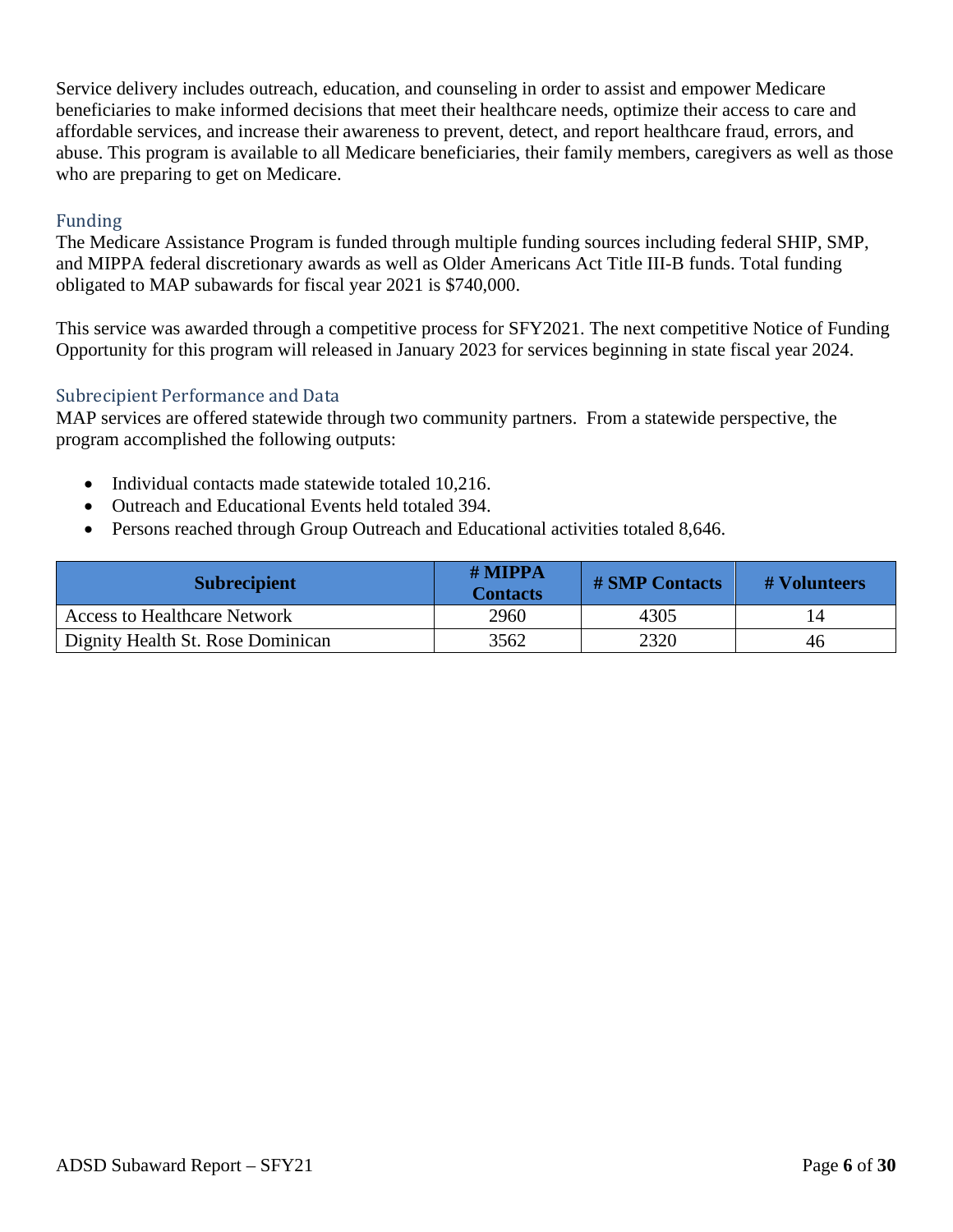## <span id="page-6-0"></span>Assistive Technology for Independent Living

The Assistive Technology for Independent Living (AT/IL) Program is a statewide program that supports an individual's choice to live in their community. Providing services to support individuals with disabilities to live in their community by addressing physical barriers to their essential daily living needs for over 20 years. The program aids individuals to identify and define their Independent Living goals, identify appropriate Assistive Technology (AT), identify resources available for the AT, assisting with the coordination of vendors or contractors, and authorizing funds when no other resources are available. The program is part of Nevada's original Olmstead Plan and provides alternatives to institutional care.

This program is operated by CARE Chest of Sierra Nevada and serves all individuals with a disability, regardless of age. This program is authorized in NRS 427A.7951.

#### Funding

The total funding allocated to the AT/IL program in fiscal year 2021 was \$1,423,167. The AT for IL program is primarily funded through state general funds (\$1,203,017). These funds are braided with an allocation from the State Independent Living Council totaling \$140,000 as well as a portion of the Federal AT Act funding totaling \$137,650.

The next competitive Notice of Funding Opportunity for this program will be released in January 2023 for services beginning in state fiscal year 2024.

#### Subrecipient Performance and Data

| <b>Subrecipient</b>     | % Goals Met | % Consumer Report<br><b>Positive Choice &amp;</b><br><b>Control</b> | % of Goals -<br><b>Prevent/Delay</b><br><b>Institutionalization</b> |
|-------------------------|-------------|---------------------------------------------------------------------|---------------------------------------------------------------------|
| Care Chest of Sierra NV | 89%         | 92%                                                                 | 16%                                                                 |

The following data summarizes caseload highlights for fiscal year 2021.

- 58 of the Consumer Goals met during the year were related to either Transition From or Prevention Of institutional care.
- 345 Consumer cases were active during the year with 123 closing.
- Average cost of direct services was \$7,011.56 per consumer, which is less than the cost of 45 days in a skilled nursing facility based on the median average cost in Nevada.
- 88.5% of Goals Set were met based the performance indicators for the program and closed cases.
- Decreased consumer access into the program following the extensive increase in 2020. 147 new consumers in SFY2021.

The Satisfaction and Life Impact Surveys highlight the overall impact of the AT for IL program. The following shows the percentage of positive responses in key areas:

- 95% Staff Satisfaction as Excellent or Very Good;
- 90% Amount of Choice and Control as A Lot or Quite a Bit;
- 93% Overall Program Satisfaction as Excellent or Very Good;
- 97% Services made a positive impact on your life.
- 92% Overall Quality of Life Improved as A Lot or Quite a Bit;
- 76% Overall Independence Improved as A Lot or Ouite a Bit;
- 69% Staying of a nursing home Improved as A Lot or Quite a Bit;
- 95% of the Modifications or AT Devices are used Daily; 3% at least Weekly.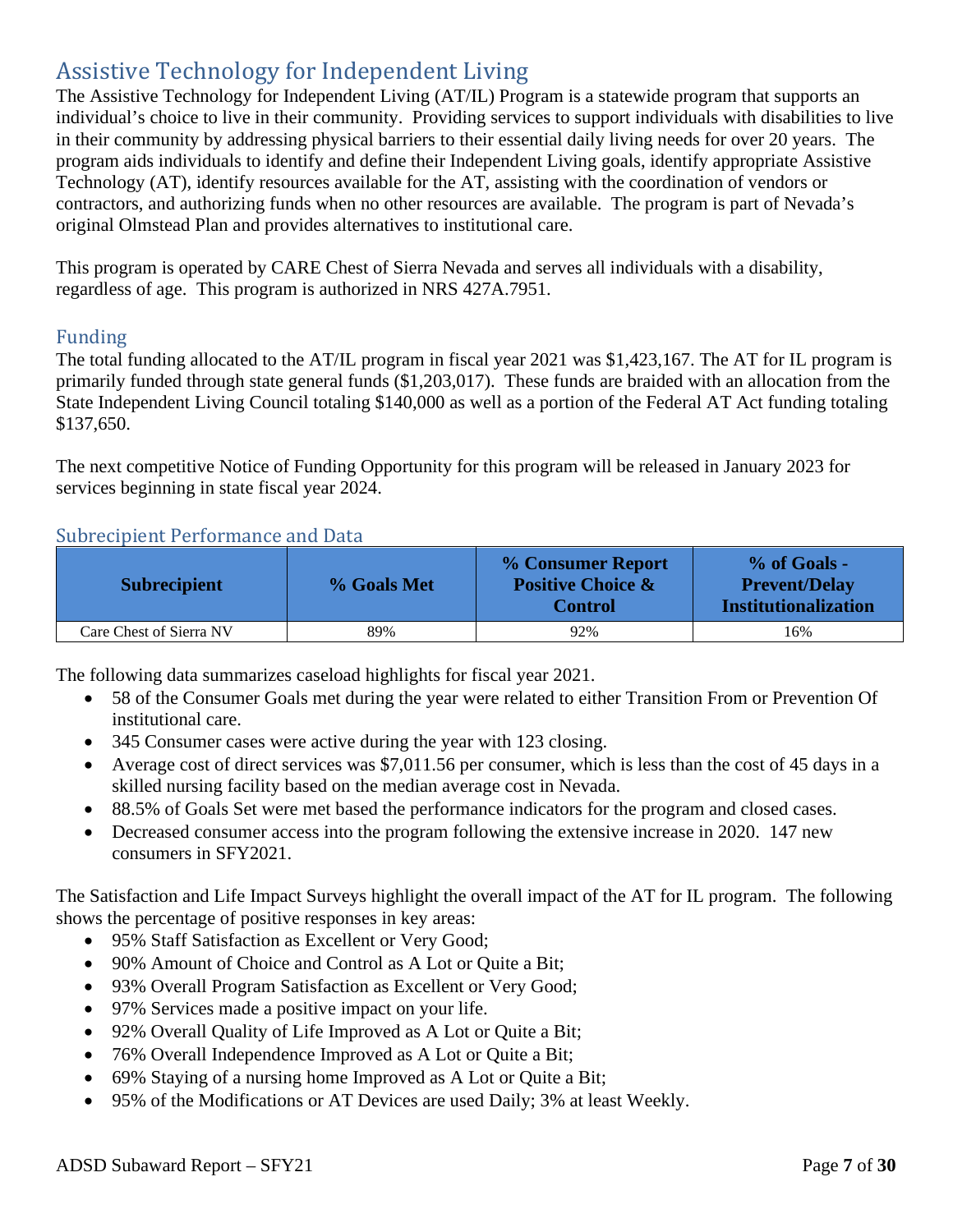Client story: "Jennifer" requires the use of a wheelchair for most of her personal mobility. She was unable to access her home. Had difficulty accessing her bathroom due to narrow door. Inside the bathroom she was unable to access her bathtub and had difficulty accessing the commode. Additionally identified were barriers to preparing meals and accessing the kitchen area. Once her goals were established and the barriers were identified AT solutions were explored to remove the barriers. A ramp was installed to access the home. The bathroom door was widened as well as a bathtub lift chair and a raised toilet. To access the kitchen features the consumer was able to try a hydraulic lift stool and determine if it would work. The lift stool worked and was provided permanently. She can now reach her counter tops and as a bonus she can reach her upper cabinets as well. This story is a good example of a consumer reaching out because of one barrier in their daily life but finding that many areas could be improved, and we often don't have to settle with "getting by". Again, highlighting that when we engage with people and encourage exploration in all areas of daily living that we find there is quite often much room to improve independence. Leading to greater self-esteem and greater goals ahead.

## <span id="page-7-0"></span>Nevada Assistive Technology Collaborative

The Nevada Assistive Technology Collaborative (NATC) through the Aging and Disability Services Division (ADSD), has been authorized to provide services under the Assistive Technology Act of 1998, as amended 2004. The purpose is to improve the provision of Assistive Technology (AT) to individuals with disabilities through a comprehensive statewide continuum of integrated activities, for individuals with disabilities of all ages, that are designed to:

- increase the availability of, funding for, access to, provision of, and training about AT devices and AT services;
- increase the ability of individuals with disabilities of all ages to secure and maintain possession of AT devices as such individuals make the transition between services offered by educational or human service agencies or between settings of daily living (for example, between home and work);
- increase the capacity of public agencies and private entities to provide and pay for AT devices and AT services on a statewide basis for individuals with disabilities of all ages;
- Increase the involvement of individuals with disabilities and, if appropriate, their family members, guardians, advocates, and authorized representatives, in decisions related to the provision of AT devices and AT services;
- increase and promote coordination among State agencies, between State and local agencies, among local agencies, and between State and local agencies and private entities;
- increase the awareness and facilitate the change of laws, regulations, policies, practices, procedures, and organizational structures, that facilitate the availability or provision of AT devices and AT services; and
- increase awareness and knowledge of the benefits of AT devices and AT services among individuals with disabilities and their families, older individuals and their families, and the general population.

#### Funding

The Nevada Assistive Technology Collaborative is funded through the Federal AT Act of 1998, as amended 2004. The total funding obligated to NATC in fiscal year 2021 was \$413,224. This service is funded on the federal fiscal year.

The next competitive Notice of Funding Opportunity will be released in March 2023 for services to be offered in federal fiscal year 2024.

#### Subrecipient Performance and Data

This outcome information is duplicated from the AT/IL program due to the allocation of \$137,650 from the Federal AT Act to that program. The AT/IL Program information is found on the previous page.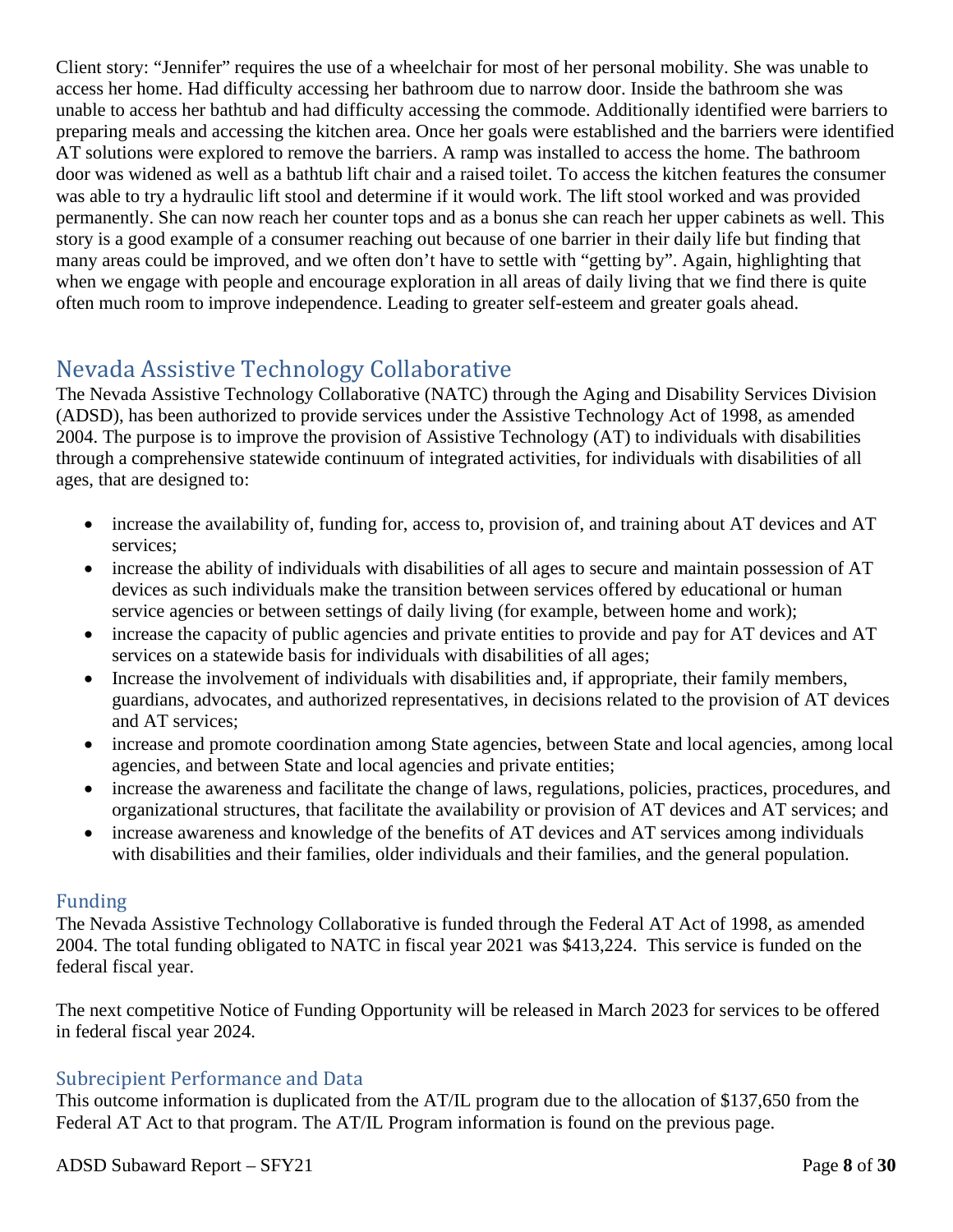| <b>Subrecipient</b>     | % Goals Met | % Consumer Report<br><b>Positive Choice &amp;</b><br><b>Control</b> | % of Goals -<br><b>Prevent/Delay</b><br><b>Institutionalization</b> |
|-------------------------|-------------|---------------------------------------------------------------------|---------------------------------------------------------------------|
| Care Chest of Sierra NV | 89%         | 92%                                                                 | 16%                                                                 |

The following table highlights the outcomes from the Other AT Act Services.

| <b>Services</b>                                        | <b>Outcomes</b>                                               |
|--------------------------------------------------------|---------------------------------------------------------------|
| University of Nevada, Reno   Total Funding: \$245,575  |                                                               |
| <b>Device Demonstrations</b>                           | 72 participants                                               |
|                                                        | 59 AT demonstrations                                          |
|                                                        | 85% positive satisfaction; 86% survey                         |
|                                                        | response                                                      |
| Device Loans                                           | 29 participants; 29 AT devices loaned                         |
|                                                        | 69% for decision making; 31% for short term<br>accommodations |
|                                                        | 100% positive satisfaction; 100% survey                       |
|                                                        | response                                                      |
| Training and Technical Assistance                      | 128 training participants<br>$\bullet$                        |
|                                                        | 126 hours of technical assistance; 11 events<br>$\bullet$     |
| <b>Information and Assistance</b>                      | 1,174 contacts<br>$\bullet$                                   |
| <b>Public Awareness Activities</b>                     | 26 events<br>$\bullet$                                        |
| Care Chest of Sierra NV   Total Funding: \$30,000      |                                                               |
| <b>Device Reutilization</b>                            | 1,367 consumers served<br>٠                                   |
|                                                        | 2,716 AT devices provided                                     |
|                                                        | \$360,720 cost savings to consumers<br>$\bullet$              |
|                                                        | 100% positive satisfaction; 98.2% survey                      |
|                                                        | response                                                      |
|                                                        | 157 public awareness activities<br>$\bullet$                  |
| Care Loan Fund (self-funded, created with AT and State | 19 loans made (4 additional approved but not<br>$\bullet$     |
| funding)                                               | taken)                                                        |
|                                                        | 96% of applications approved                                  |

CARE Loan Fund (alternative financing) – We approved a loan for a father who has a minor child with a rare disability. The father was not able to obtain insurance coverage, so he has been paying out of pocket for the child's medical care. Also challenged with declined for loans due to a bankruptcy. Their vehicle required a specialty seat for his son. CARE Chest was referred by a outside vendor and made the loan for the purchase of the necessary car seat. Transportation for this family is quite significant, requiring several hundred miles to receive medical care or services in the nearest urban area.

Reuse - A family of four was in a motor vehicle accident where they were hit by a drunk driver. Three of the four family members (two children and their father) suffered serious injuries and were in the ICU and rehabilitation center following the accident. CARE Chest assisted all three of the family members with durable medical equipment needed. Without these services the family would have needed to rent or purchase the equipment at a significant burden to the family. Another impactful intervention occurred when the sister of a young woman came to CARE Chest looking for a bathing solution for her sister. Her sister had been shot and when returning home required family to provide care. She was unstable and had blood pressure issues. A reclining shower chair was available and provided, enabling her to bathe in a reclined position.

Device Demonstration - David has been working with the NATRC on multiple areas of service. Through that process he was demonstrated several ways to magnify print material. He decided that he would like to try the

ADSD Subaward Report – SFY21 Page 9 of 30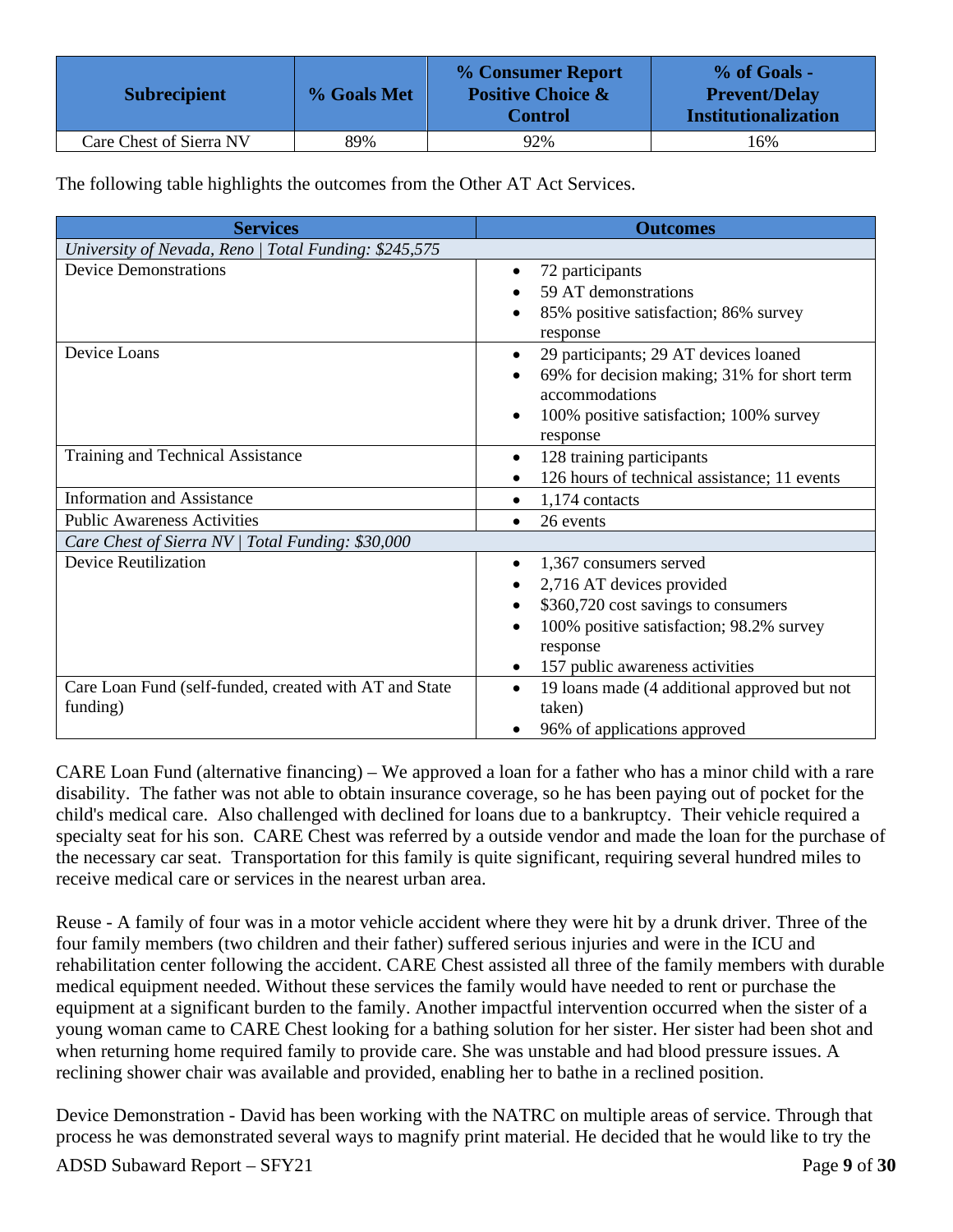CCTV instead of the iPad and the related applications. He was loaned the CCTV. When we asked if he was satisfied, he replied with the following comments, "Little things mean a lot. That's the song I sang as a teenager, back in the 1950s. Well, now those words have a new much greater meaning to me. I am 82 years old, Legally Blind and suffer from Severe Parkinson's Disease. Now, Thanks to the AT Resource Center, I realized that it is still the Little Things, that Truly mean a lot. The simple joy of reading the Sports Page in a local newspaper, the wonderful feeling you get when seeing old photographs of your life's history. Family, Friends, and great moments. It has given me Dignity, Self-Respect, and most of all INDEPENDENCE!".

Device Loan - Graeme was referred to the program from Legal Services and in need of assistance to transition from a care facility and into the community. His goal was to live in a suitable, community-based setting. He received information on his AT choices, and his most important request was to have a way to contact his attorney and he supported decision makers while trying to transition to community living. He was loaned a smart phone. While in the hospital it was his lifeline to contact people. While in the facility the phone was lost or stolen in one of the many moves within the institution. He was then loaned a tablet to enable him to work towards his community placement and conduct banking, and other business, and to stay in touch with his supported decision makers. All challenges during Covid and being institutionalized. During the time of his transition the smart phone and tablet were his lifeline to the outside world. Without it Graeme would not have been able to make decisions. Unfortunately, Graeme passed away before transitioning into the community.

Training - Provided transition related training to 7 special education students at an Elementary School regarding literacy applications in the classroom. The teacher and the students were interested in improving composition and accuracy. We trained the students on several interactive applications that allowed the student to have fun learning to type faster as well as the proper use of spell check, word prediction, and word completion. The students not only liked the applications but showed improvement fairly quickly. Some student needed other AT to get the most out of the literacy apps such as magnification, or adjustments in accessibility settings on the tablets.

Technical Assistance - The NV-DPAC is a group of about a dozen individuals with a variety of disabilities. It is a Peer to-Peer based group that discuss' barriers to assistive technology and its effective use. The group decides on the topics and themes for discussion and debate and the resource center team facilitates and offers guidance as needed. The group then decides based on information shared, what their options are for changing policy or systems regarding the topic areas. In this reporting period the group worked on barriers within several state systems including Regional Transportation, Vocational Rehabilitation, Voting Accessibility, State Legislation, Independent Living, and Statewide Health and Human Services agencies. The group was an important catalyst and had a significant impact to push policy changes through these State and Local Governments and other entities.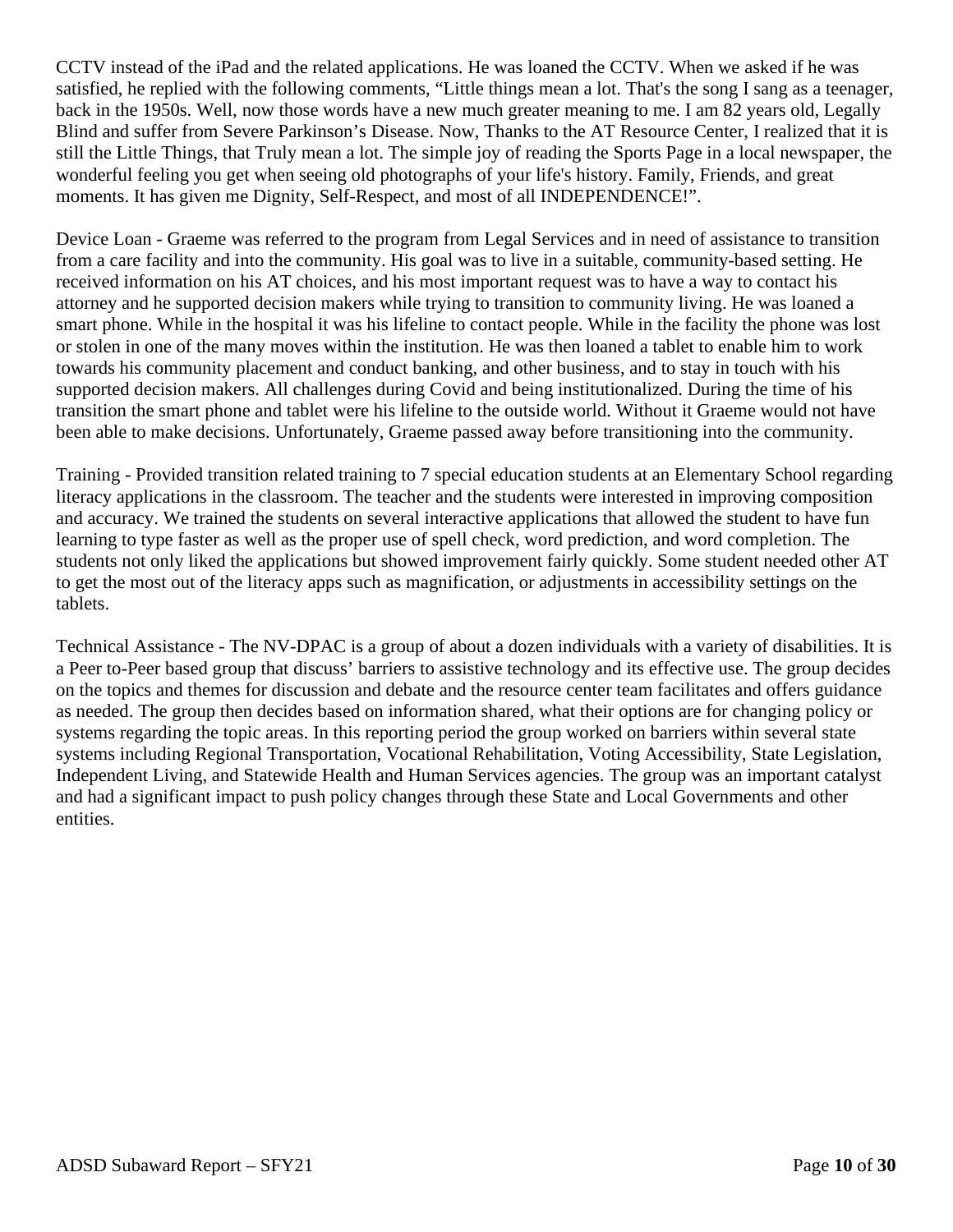## <span id="page-10-0"></span>Communication Access Services Centers

Nevada's Communication Access Services Centers are funded by the telecommunication devices for the deaf (TDD) surcharge, a monthly surcharge on wired and wireless telephone lines in the state, per NRS 427A.797. Funds are collected by the Public Utilities Commission and administered through ADSD. The Public Utilities Commission determines the surcharge rate based on the approved program budget. Services are available to the deaf, hard of hearing and speech impaired community in Nevada.

Services under the Communication Access Service Centers are sub awarded to multiple community partners and include:

- Telecommunications equipment & communication related assistive technology distribution and training.
- Assistance with access to services, including education, employment, health, and social services.
- Language acquisition services

#### Funding

The Telecommunications Devices for the Deaf (TDD) surcharge funds 100% of these services. The amount obligated for these services in state fiscal year 2021 was \$1,709,470.

During this fiscal year, a competitive Notice of Funding Opportunity was released for services beginning in state fiscal year 2022. The next competitive Notice of Funding Opportunity will be released in January 2023 for services beginning in state fiscal year 2024.

#### Subrecipient Performance and Data

Historically, the services in this category were awarded as one subaward statewide. During state fiscal year 2021, the subrecipient Deaf Centers of Nevada closed their organization. From January 1, 2021 to June 30, 2021 services were provided by temporary contract workers hired by ADSD.

| <b>Subrecipient</b>           | # Clients | $#$ Units |
|-------------------------------|-----------|-----------|
| Deaf Centers of Nevada        | 3739      | 8987      |
| ADSD – Language Acquisition   | 14        | 516       |
| $ADSD - Access$ to Services   | 45        | 1115      |
| ADSD – Equipment Distribution |           | 258       |

ADSD has received positive feedback from clients that received services from DCN's telecommunications and assistive technology equipment distribution program. Their equipment distribution program served 184 clients that received total of 204 various telecommunications equipment and other assistive technology. The types of equipment that were provided including but not limited to captioned phones, amplified phones, doorbell alert systems, alarm clock with bed shaker, and fire alarms with flashing strobe lights.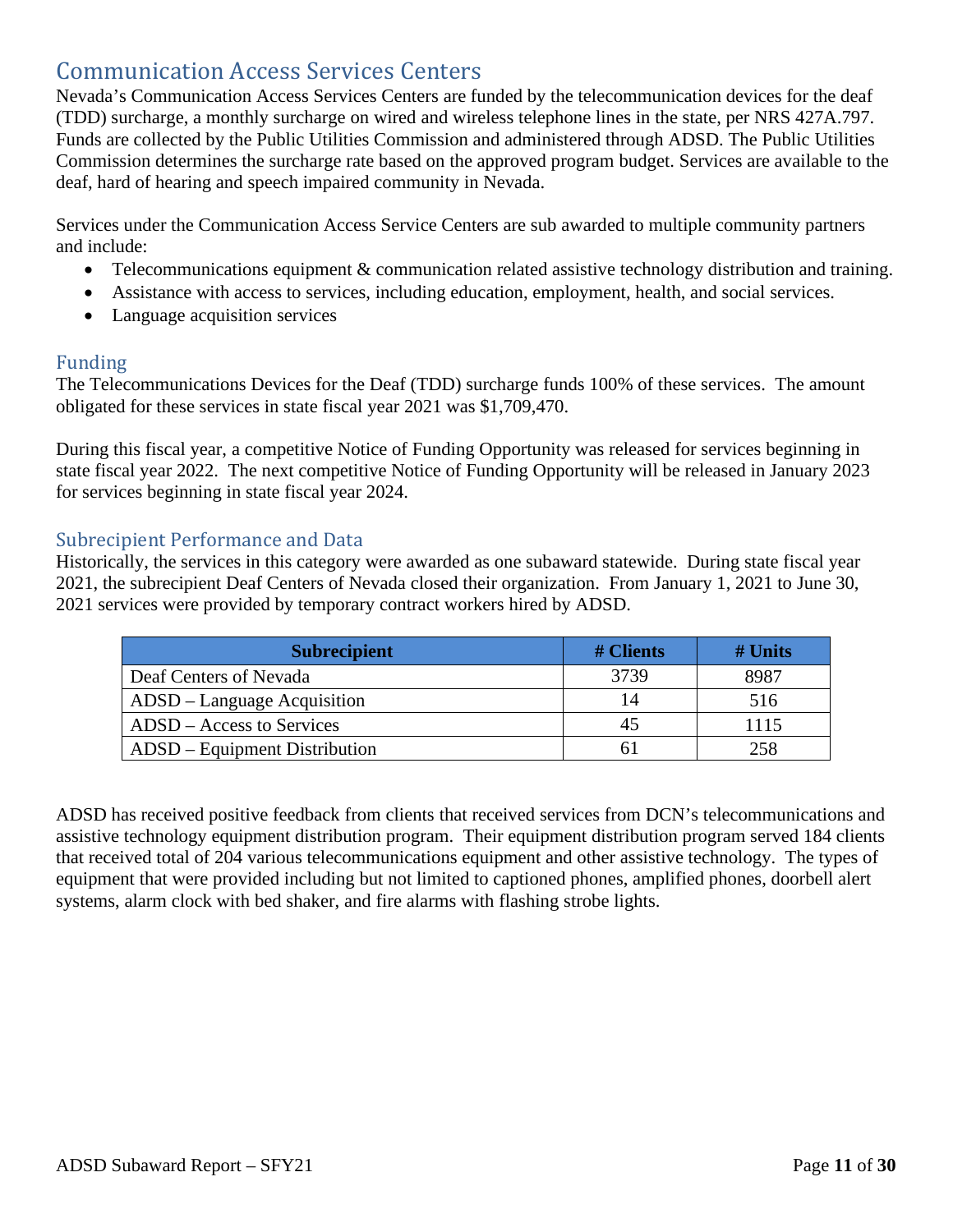## <span id="page-11-0"></span>Transportation

Transportation is a critical support for individuals to live independently in the community. Despite current investments in transportation services, serious gaps in service and coordination still exist across Nevada. Having access to reliable, accessible, and safe transportation options continues to be a number one need across the state. Limited access to transportation can disproportionately affect older adults and people with disabilities, especially individuals of low income. Transportation helps support individual goals in health, food security, socialization, and economic independence.

#### Funding

Transportation services are funded through Older Americans Act, Title III-B, Funds for Healthy Nevada – Independent Living Grants, and state general funds. The total funding obligated to transportation services for state fiscal year 2021 is \$1,854,400.

This service was awarded through a competitive process for SFY2021. The next competitive Notice of Funding Opportunity was published in January 2022 for services beginning in state fiscal year 2023.

| <b>Subrecipient</b>                               | # Unduplicated<br><b>Clients</b> | # Units  |
|---------------------------------------------------|----------------------------------|----------|
| <b>Carson City RTC</b>                            | N/A                              | $\theta$ |
| Churchill Area Regional Transportation - C.A.R.T. | 203                              | 6,968    |
| United Seniors, Inc.                              | 18                               | 304      |
| <b>Clark County Social Services</b>               | 159                              | 1,360    |
| Helping Hands of Vegas Valley                     | 356                              | 5,767    |
| Regional Transportation Commission of SNV - RTC   | 10,092                           | 20,184   |
| Dignity Health - St. Rose Dominican               | 356                              | 11,735   |
| Jewish Family Services Agency                     | 127                              | 4,002    |
| Douglas County                                    | 144                              | 8,680    |
| City of Carlin                                    | 12                               | 1,069    |
| City of Wells                                     | 12                               | 771      |
| Elko Board of County Commissioners                | 153                              | 5,103    |
| Esmeralda County                                  | 55                               | 5,090    |
| <b>Eureka County</b>                              | 15                               | 285      |
| Senior Citizens of Humboldt County, Inc.          | 64                               | 1,494    |
| <b>Lincoln County Human Services</b>              | 34                               | 462      |
| <b>Lyon County</b>                                | 62                               | 2,409    |
| Mineral County                                    | 16                               | 264      |
| <b>Nye County Commissioners</b>                   | 53                               | 1,539    |
| Pahrump Senior Center, Inc                        | 190                              | 5,156    |
| Pershing County                                   | 20                               | 1,210    |
| <b>Storey County</b>                              | 58                               | 1,945    |
| Board of Regents, NSHE - UNR                      | 24                               | 14       |
| Neighbor Network of Northern Nevada               | 30                               | 334      |
| White Pine County                                 | 47                               | 3,351    |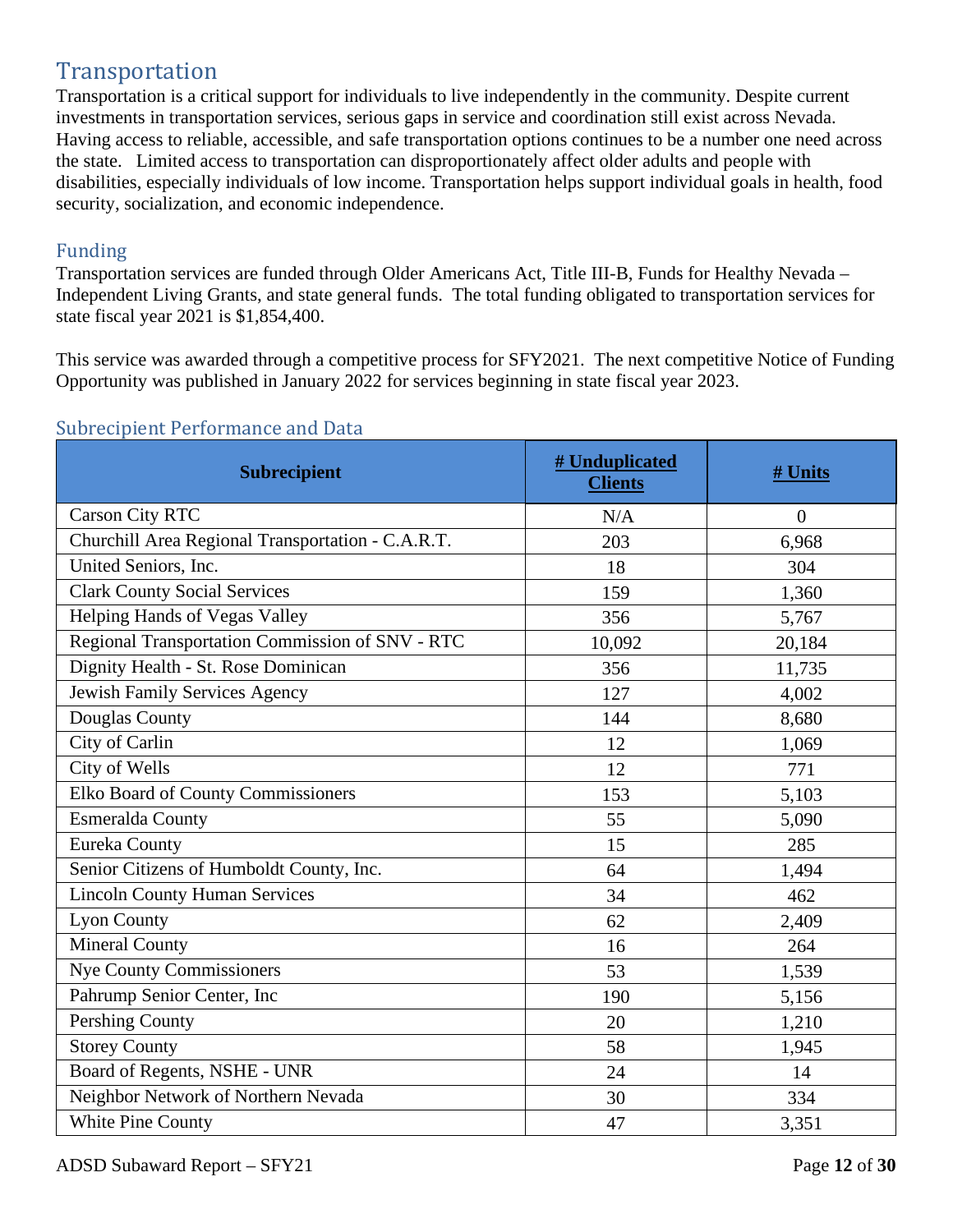## <span id="page-12-0"></span>In-Home Services

In-home services can be a variety of services to support individuals living in their own home such as homemaker, companion services and emergency response systems. Available funding assists partners in serving people age 60 and older.

Across Nevada, in-home services such as homemaker services was identified as one of the top needs by older adults across Nevada. ADSD has homemaker identified as a core service, yet many counties have insufficient access to this service. In state fiscal year 2022 ADSD will be working to transition the Title XX Homemaker program that is administered by the Community Based Care unit to a subaward model through existing community partners.

#### Funding

In-Home services are funded through Older Americans Act, Title III-B, Funds for Healthy Nevada – Independent Living Grants, and state general funds. The total funding obligated \$2,786,410 to in-home services.

This service was awarded through a competitive process for SFY2021. The next competitive Notice of Funding Opportunity was published in January 2022 for services beginning in state fiscal year 2023.

| pront r or ror mantoo al<br><b>Subrecipient</b>          | <b>Service</b>                                   | # Unduplicated<br><b>Clients</b> | # Units |
|----------------------------------------------------------|--------------------------------------------------|----------------------------------|---------|
| Board of Regents, NSHE - UNR                             | Senior Companion                                 | 207                              | 5,020   |
| <b>Nevada Rural Counties RSVP</b><br>Program, Inc (RSVP) | Senior Companion                                 | 605                              | 5,342   |
| Seniors In Service                                       | Senior Companion                                 | 264                              | 32,894  |
| Lend a Hand of Boulder City                              | Senior Companion                                 | 283                              | 4,963   |
| Jewish Family Services Agency                            | Senior Companion                                 | 29                               | 283     |
| <b>Coalition For Senior Citizens</b>                     | Homemaker                                        | 79                               | 612     |
| Jewish Family Services Agency                            | Homemaker                                        | 214                              | 10,514  |
| Douglas County                                           | Homemaker                                        | 40                               | 707     |
| <b>Lincoln County Human Services</b>                     | Homemaker                                        | 40                               | 1,700   |
| <b>Lyon County</b>                                       | Homemaker                                        | 44                               | 2,246   |
| Mt. Grant General Hospital                               | Homemaker                                        | 86                               | 5,200   |
| <b>Storey County</b>                                     | Homemaker                                        | 41                               | 1,064   |
| <b>Washoe County</b>                                     | Homemaker                                        | 181                              | 9,118   |
| Friends in Service Helping                               | Homemaker                                        | 31                               | 1,869   |
| <b>Nevada Rural Counties RSVP</b><br>Program, Inc (RSVP) | Homemaker                                        | 170                              | 8,692   |
| <b>Washoe County</b>                                     | Representative Payee                             | 44                               | 1,634   |
| <b>Clark County Public Guardian</b>                      | Representative Payee                             | 140                              | 4,362   |
| House Calls, LTD                                         | PERS Telephone Reassurance                       | 387                              | 128,716 |
| <b>Nevada Rural Counties RSVP</b><br>Program, Inc (RSVP) | PERS Equipment                                   | 42                               | 44      |
| Senior Center of Boulder City                            | Home Safety, Modification<br>and Repair Services | 41                               | 234     |
| Helping Hands of Vegas Valley                            | Home Safety, Modification<br>and Repair Services | 299                              | 829     |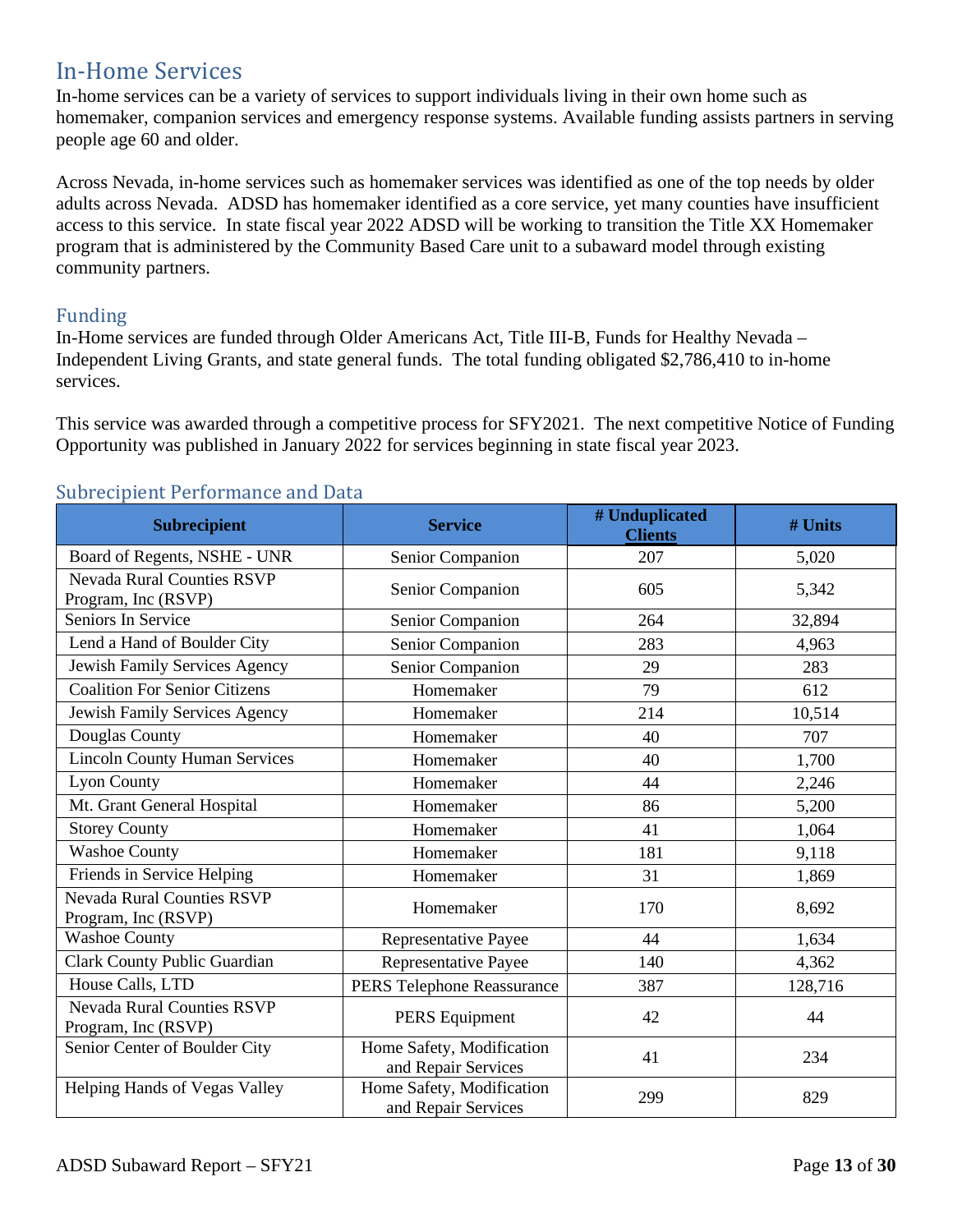| The Continuum               | Home Safety, Modification<br>and Repair Services | 66  | 363   |
|-----------------------------|--------------------------------------------------|-----|-------|
| Nevada Senior Services Inc. | Home Safety, Modification<br>and Repair Services | 292 | 3,002 |

## <span id="page-13-0"></span>Evidence-Based Programs

Evidence-based disease prevention and health promotion programs reduce the need for more costly medical interventions. Priority is given to serving older adults living in medically underserved areas of the state and those who have the greatest economic need.

While the aging network has been moving towards evidence-based disease prevention and health promotion programs for the last decade, FY2012 Congressional appropriations included an evidence-based requirement for the first time. Today, OAA Title III-D funding may be used only for programs and activities demonstrated to be evidence-based.

#### Funding

Evidence-Based programs are funded through Older Americans Act, Title III-D. The total funding obligated to evidence-based programs for state fiscal year 2021 is \$121,567. *Note:* some caregiver support programs are evidence-based and highlighted in the caregiver support category.

This service was awarded through a competitive process for SFY2021. The next competitive Notice of Funding Opportunity was published in January 2022 for services beginning in state fiscal year 2023.

#### Subrecipient Performance and Data

Due to the COVID-19 pandemic, subrecipients either suspended services, worked to transition the evidencebased models to an online platform, or pivoted to provide other supports to individuals during this time, such as health education. Because of these shifts, data is not readily available.

| <b>Subrecipient</b>                    | <b>Service</b>                      | # Unduplicated<br><b>Clients</b> | $#$ Units |
|----------------------------------------|-------------------------------------|----------------------------------|-----------|
| Dignity Health - St. Rose<br>Dominican | Chronic Pain Self-Management        | N/A                              | N/A       |
| <b>Nye Communities Coalition</b>       | Chronic Disease Self-<br>Management | N/A                              | N/A       |
| Dignity Health - St. Rose<br>Dominican | Stepping On: Falls Prevention       | N/A                              | N/A       |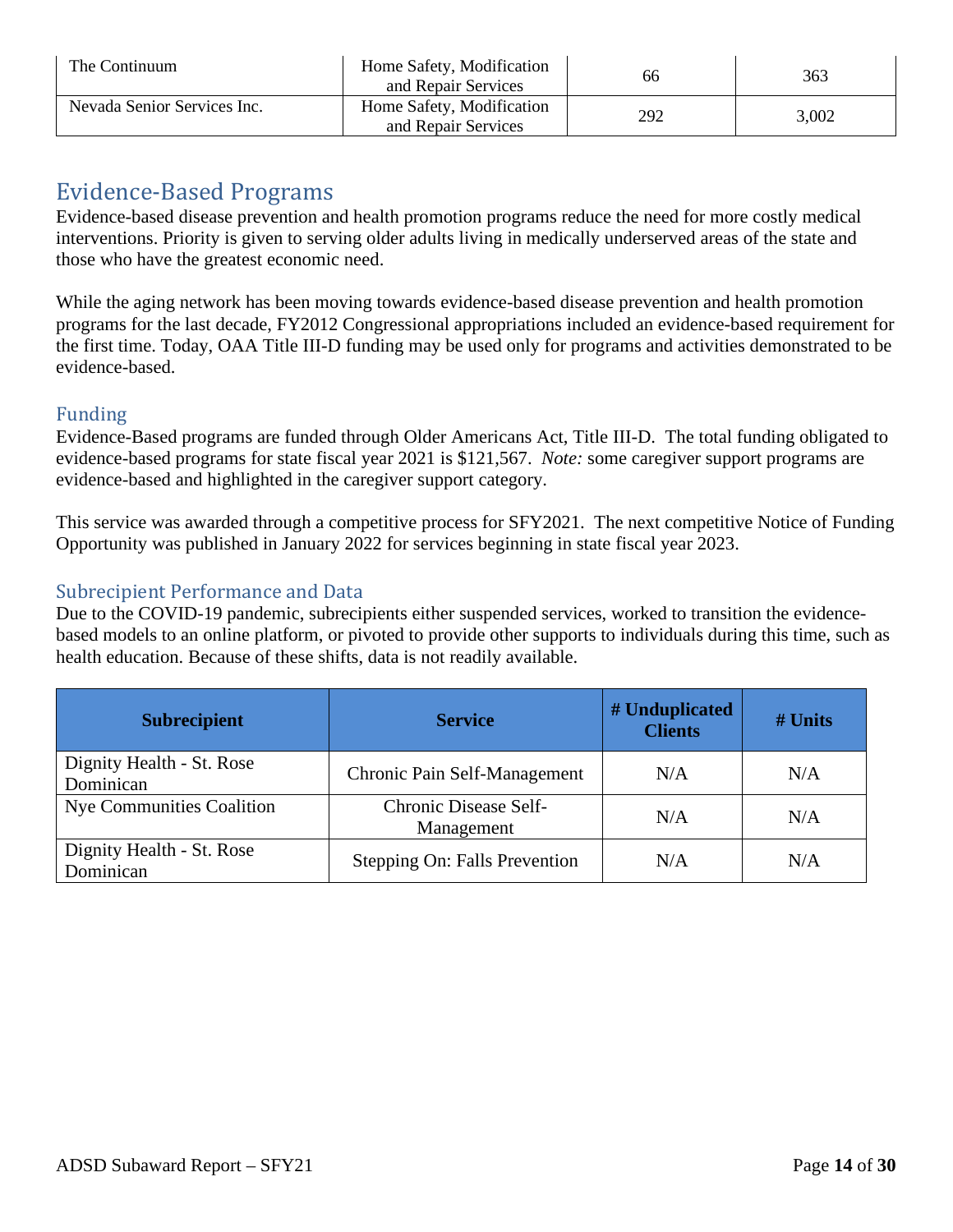## <span id="page-14-0"></span>Caregiver Support Services

According to the 2015 AARP study "Valuing the Invaluable", there are approximately 500,000 Nevadans performing caregiver duties, which is an increase of 42% from the 2013 study published. Many caregivers work and provide care, experiencing conflicts between these competing responsibilities. Research indicates that caregiving also exacts a significant emotional, physical, and financial toll. With nearly half of all caregivers older than age 50, many are vulnerable to a decline in their own health. Studies have shown that coordinated support services can reduce caregiver depression, anxiety, and stress, and enable them to provide care longer, which avoids or delays the need for costly institutional care<sup>[2](#page-14-1)</sup>.

#### Funding

Caregiver Support Services are funded through Older Americans Act, Title III-E, Title III-D, Funds for Healthy Nevada – Independent Living Grants, and state general funds. The total funding allocated to caregiver support services for state fiscal year 2021 is \$2,537,070.

This service was awarded through a competitive process for SFY2021. The next competitive Notice of Funding Opportunity was published in January 2022 for services beginning in state fiscal year 2023.

| <b>Subrecipient</b>                                            | <b>Service</b>                               | # Unduplicated<br><b>Clients</b> | # Units |
|----------------------------------------------------------------|----------------------------------------------|----------------------------------|---------|
| <b>East Valley Family Services</b>                             | <b>Grandparent Respite</b>                   | 72                               | 4,393   |
| Family Resource Centers of<br>Northeastern Nevada              | <b>Grandparent Respite</b>                   | 19                               | 2,741   |
| Dignity Health - St. Rose Dominican                            | <b>EB</b> - Powerful Tools<br>for Caregivers | N/A                              | N/A     |
| <b>Lyon County</b>                                             | <b>EB</b> - Powerful Tools<br>for Caregivers | N/A                              | N/A     |
| Alzheimer's Disease and Related<br>Disorders Association, Inc. | Caregiver Support<br><b>Services</b>         | 575                              | 1,894   |
| Nevada Senior Services Inc.                                    | Caregiver Support<br><b>Services</b>         | 151                              | 7,012   |
| <b>Washoe County</b>                                           | <b>Adult Day Care</b>                        | 3                                | 42      |
| Nevada Senior Services Inc.                                    | <b>Adult Day Care</b>                        | 81                               | 21,442  |
| The Continuum                                                  | <b>Adult Day Care</b>                        | 20                               | 916     |
| More to Life Adult Day Health Center                           | <b>Adult Day Care</b>                        | 29                               | 1,840   |
| Neighbor Network of Northern Nevada                            | Respite                                      | 13                               | 91      |
| City of Mesquite                                               | Respite                                      | N/A                              | N/A     |
| Nevada Senior Services Inc.                                    | Respite                                      | 26                               | 10,350  |
| Alzheimer's Disease and Related<br>Disorders Association, Inc. | <b>Respite Vouchers</b>                      | 333                              | 21,312  |
| Seniors In Service                                             | <b>Respite Vouchers</b>                      | 159                              | 10,070  |
| Helping Hands of Vegas Valley                                  | <b>Respite Vouchers</b>                      | 374                              | 18,763  |

<span id="page-14-1"></span>ADSD Subaward Report – SFY21 **Page 15** of 30 <sup>2</sup> Administration for Community Living, retrieved January 3, 2020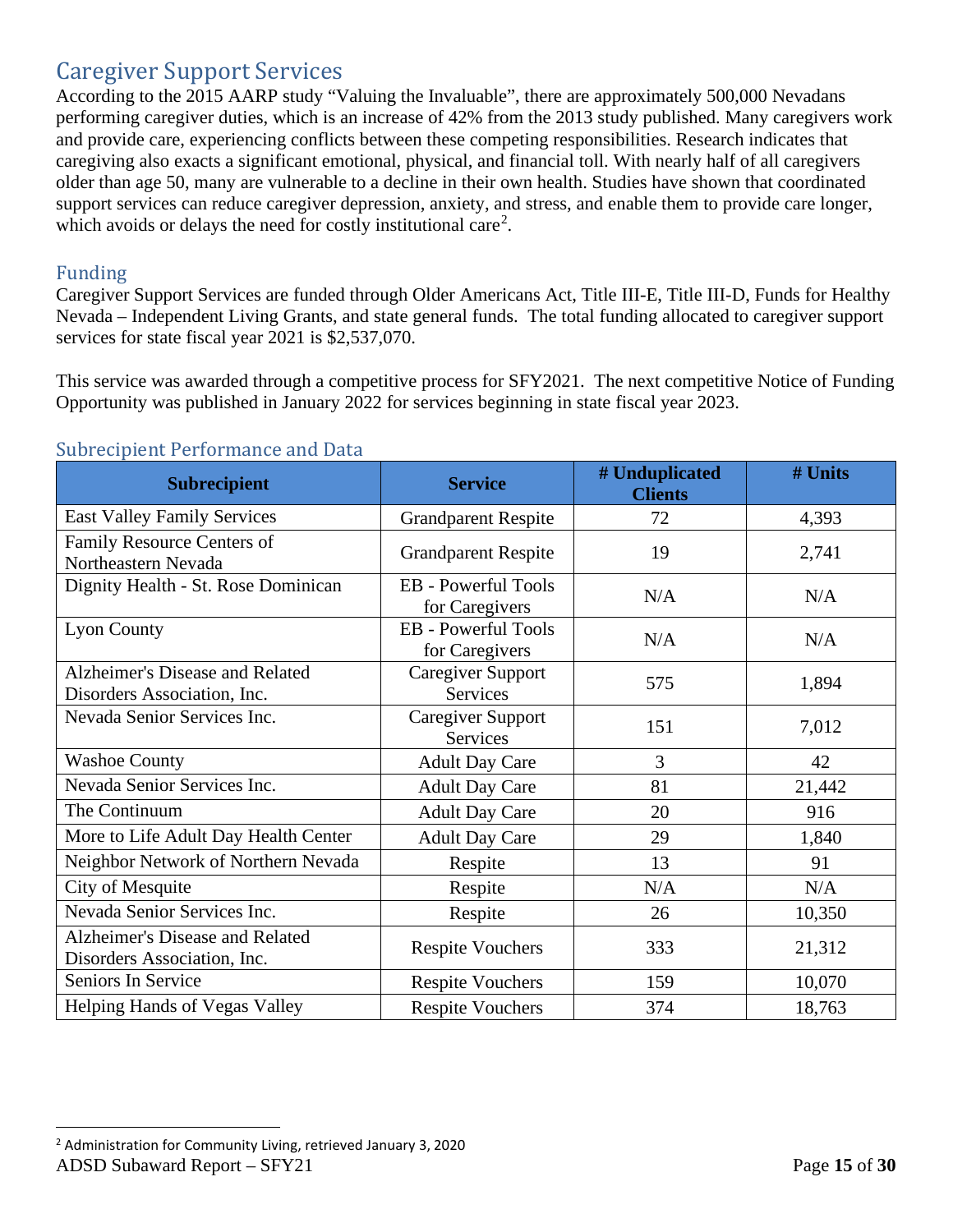## <span id="page-15-0"></span>Food Security

Hunger and malnutrition in older adults are alarmingly high. According to Feeding America<sup>[3](#page-15-1)</sup>, 1 in 14 older adults (age 60 and older) were threatened by hunger in 2019. Nevada ranks  $10<sup>th</sup>$  in the nation when it comes to senior hunger. In 2019, 8.9% of older Nevadans were deemed food insecure and 4.5% were very food insecure. Barriers to addressing the needs of food insecure older Nevadans include:

- Federal nutrition benefits are under-utilized by eligible older adults in Nevada.
- There are known "food deserts" throughout Nevada that limit access to healthy foods.

Health indicators including chronic conditions such as diabetes, obesity and physical activity, and self-reported health status can exacerbate food insecurity in older adults. Not surprisingly, as reported in the Nutrition Programs Gap Analysis for Older Nevadans, the largest deficits were reported in younger senior populations, whom are also less likely to take advantage of nutrition programs.

#### Funding

Food Security programs are funded through Older Americans Act, Title III-B and Funds for Healthy Nevada – Independent Living Grants. The total funding obligated to food security programs for state fiscal year 2021 is \$379,865.

This service was awarded through a competitive process for SFY2021. The next competitive Notice of Funding Opportunity was published in January 2022 for services beginning in state fiscal year 2023.

| <b>Subrecipient</b>                                      | <b>Service</b>                                     | # Unduplicated<br><b>Clients</b> | # Units |
|----------------------------------------------------------|----------------------------------------------------|----------------------------------|---------|
| Catholic Charities of Southern Nevada                    | Food Pantry                                        | 1,484                            | 4,800   |
| <b>Lutheran Social Services</b>                          | Food Pantry                                        | 1,217                            | 3,438   |
| The Community Food Pantry                                | Food Pantry                                        | 414                              | 3,584   |
| Food Bank of Northern Nevada                             | Food Pantry                                        | 1,428                            | 9,824   |
| Dignity Health - St. Rose Dominican                      | Home-delivered groceries                           | 274                              | 1,471   |
| Helping Hands of Vegas Valley                            | Home-delivered groceries and<br>walk-in pantry     | 63                               | 19,907  |
| <b>Nevada Rural Counties RSVP</b><br>Program, Inc (RSVP) | Special Projects (Farmer's<br>Market Coupon Admin) | N/A                              | N/A     |

<span id="page-15-1"></span>ADSD Subaward Report – SFY21 **Page 16** of 30 <sup>3</sup> The State of Senior Hunger in America 2019 (Ziliak/Gundersen), released August 2021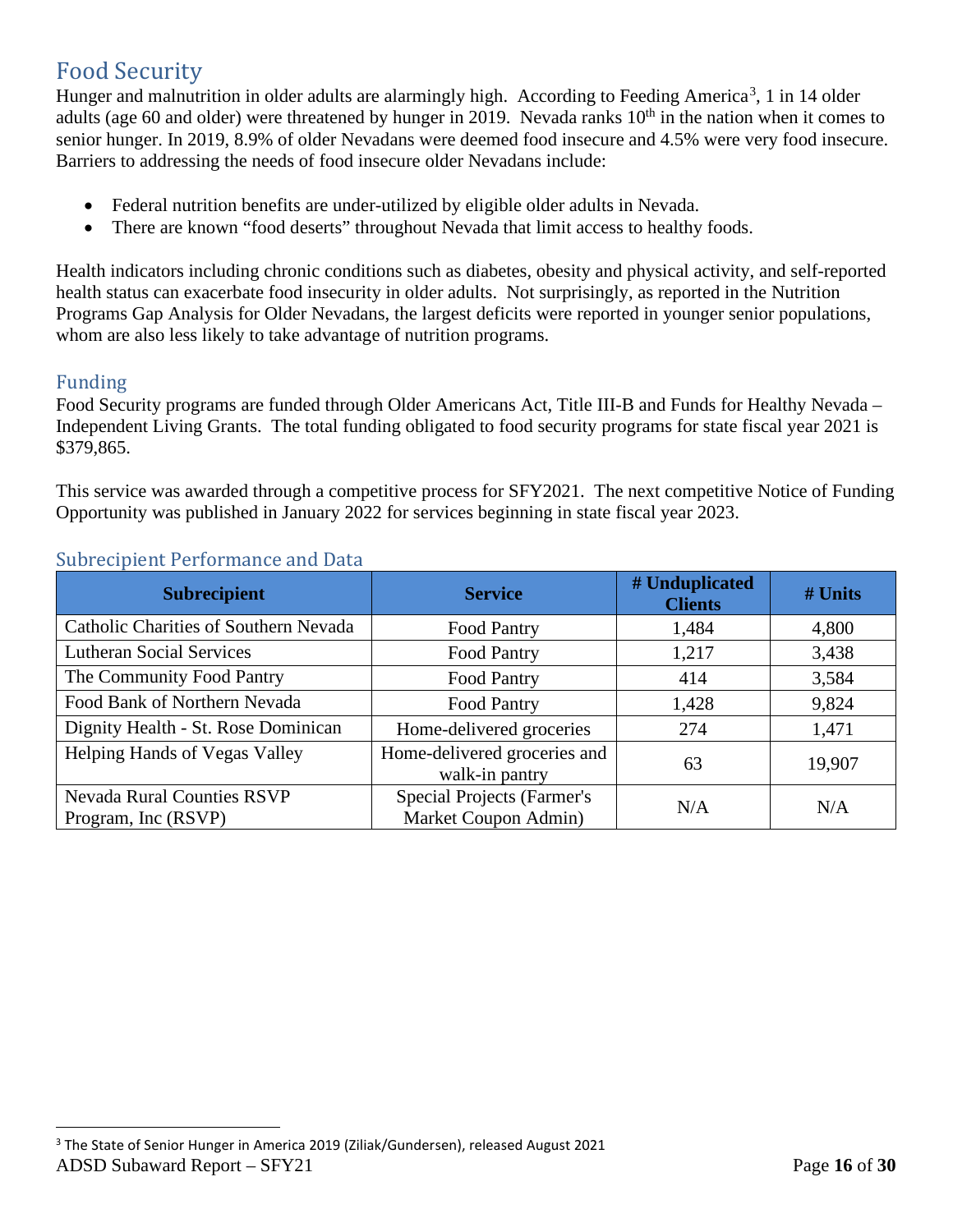## <span id="page-16-0"></span>Ancillary Services

These services are other services and support that help promote independent living and quality of life in the community. Services in this category do not fall into one of the above categories. Available funding will assist entities in serving people age 60 and older and, in some cases, their caregivers.

#### Funding

Ancillary Services are funded through Older Americans Act, Title III-B and Title III-E. The total funding obligated to ancillary services for state fiscal year 2021 is \$239,440.

This service was awarded through a competitive process for SFY2021. The next competitive Notice of Funding Opportunity was published in January 2022 for services beginning in state fiscal year 2023.

| <b>Subrecipient</b>                      | <b>Service</b>                                       | # Unduplicated<br><b>Clients</b> | $#$ Units |
|------------------------------------------|------------------------------------------------------|----------------------------------|-----------|
| Nevada Senior Services Inc.              | Geriatric Assessment                                 | 103                              | 378       |
| Board of Regents, NSHE - UNR             | Geriatric Assessment                                 | 77                               | 26        |
| Board of Regents, NSHE - UNR             | <b>Medication Therapy Management</b><br>- Contact    | 103                              | 221       |
| Board of Regents, NSHE - UNR             | <b>Medication Therapy Management</b><br>- Evaluation | 101                              | 101       |
| Board of Regents, NSHE obo<br><b>UNR</b> | <b>DEER</b>                                          | N/A                              | N/A       |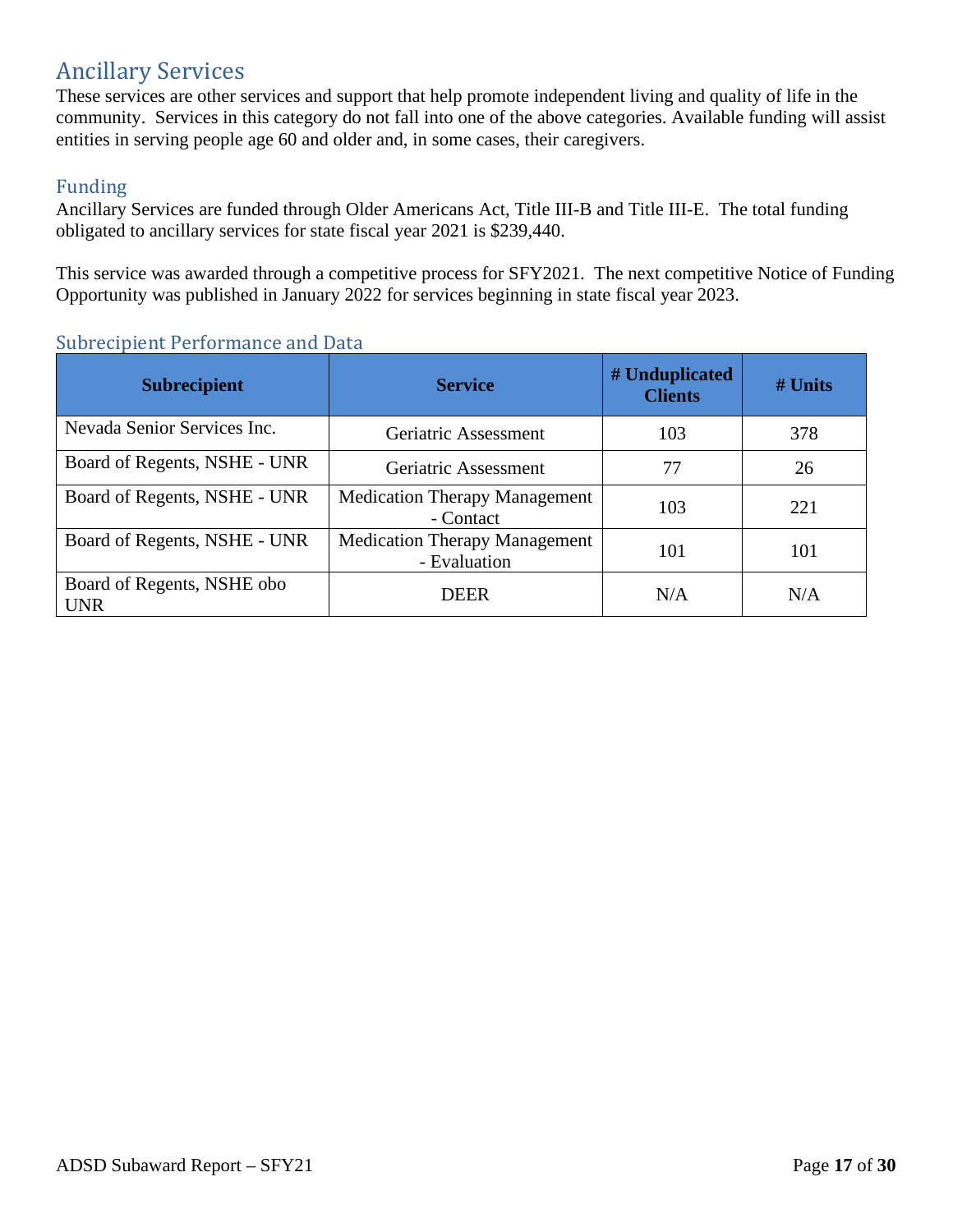## <span id="page-17-0"></span>Senior Community Services Employment Program

The Senior Community Senior Employment Program (SCSEP) is established under Title V of the OAA. Funds are dispersed to national and state grantees by the U.S. Department of Labor under the Workforce Investment Opportunity Act.

SCSEP provides community service and is a work-based job training program for low-income, older Americans. SCSEP facilitates job-ready participants' opportunities to obtain unsubsidized employment in public or private businesses and industries.

To serve participants and their local communities, the SCSEP emphasizes four primary mission goals:

- 1. To provide the opportunity for older workers to gain economic self-sufficiency and independence;
- 2. To provide gainful, on-the-job training through subsidized part-time work to low-income older adults;
- 3. To demonstrate how older workers can facilitate the delivery of community services by placing them in human service positions; and
- 4. To transition low-income, unemployed older workers into high quality jobs in public, private, and nonprofit sectors through training and job-finding assistance.

As the state grantee, ADSD received funding from the Department of Labor for up to 42 slots in Clark County. The AARP Foundation is the national grantee in Nevada and receives funding to serve 13 Nevada counties. In state fiscal year 2021, ADSD subawarded funds to the AARP Foundation.

#### Funding

In state fiscal year, ADSD subawarded \$386,866 for SCSEP services in Clark County.

During this fiscal year, a competitive Notice of Funding Opportunity was released for services beginning in state fiscal year 2022. The next competitive Notice of Funding Opportunity will be released in January 2025 for services beginning in state fiscal year 2026.

#### Subrecipient Performance and Data

The Department of Labor has established performance measures for the SCSEP program in line with WIOA. For SFY2021 many outcomes were not measured due to the COVID-19 pandemic.

| <b>Performance Measure</b>                                               | <b>Description</b>                                                                         | <b>Goal / Target</b>                                     | <b>Outcomes</b>                                      |
|--------------------------------------------------------------------------|--------------------------------------------------------------------------------------------|----------------------------------------------------------|------------------------------------------------------|
| Service level                                                            | # of participants active on the<br>last day of the program year                            | N/A                                                      | N/A                                                  |
| <b>Community Service</b>                                                 | # of community services hours                                                              | N/A                                                      | N/A                                                  |
| Service to Most in Need                                                  | $Avg \# of barriers$ to employment<br>per participant                                      | 2.9                                                      | 3.09                                                 |
| Employment Rate $-2nd$<br>quarter after exit                             | # of participants employed in the<br>$2nd$ quarter after exit quarter                      | 33.5%                                                    | N/A                                                  |
| Employment Rate $-4$ <sup>th</sup><br>quarter after exit                 | # of participants employed in the<br>$4th$ quarter after exit quarter                      | 25.7%                                                    | N/A                                                  |
| <b>Median Earnings</b>                                                   | Median value of earnings in $2nd$<br>quarter after exit quarter                            | \$2,242.00                                               | N/A                                                  |
| Effectiveness in serving<br>employers, participants<br>and host agencies | Satisfaction surveys completed<br>annually: employers,<br>participants, and host agencies. | Survey Scores -<br>Employers: 85.8<br>Participants: 80.7 | Survey Scores -<br>Employer: N/A<br>Participants: 95 |
|                                                                          | Max score $= 100$                                                                          | Host agencies: 86.1                                      | Host agencies:73                                     |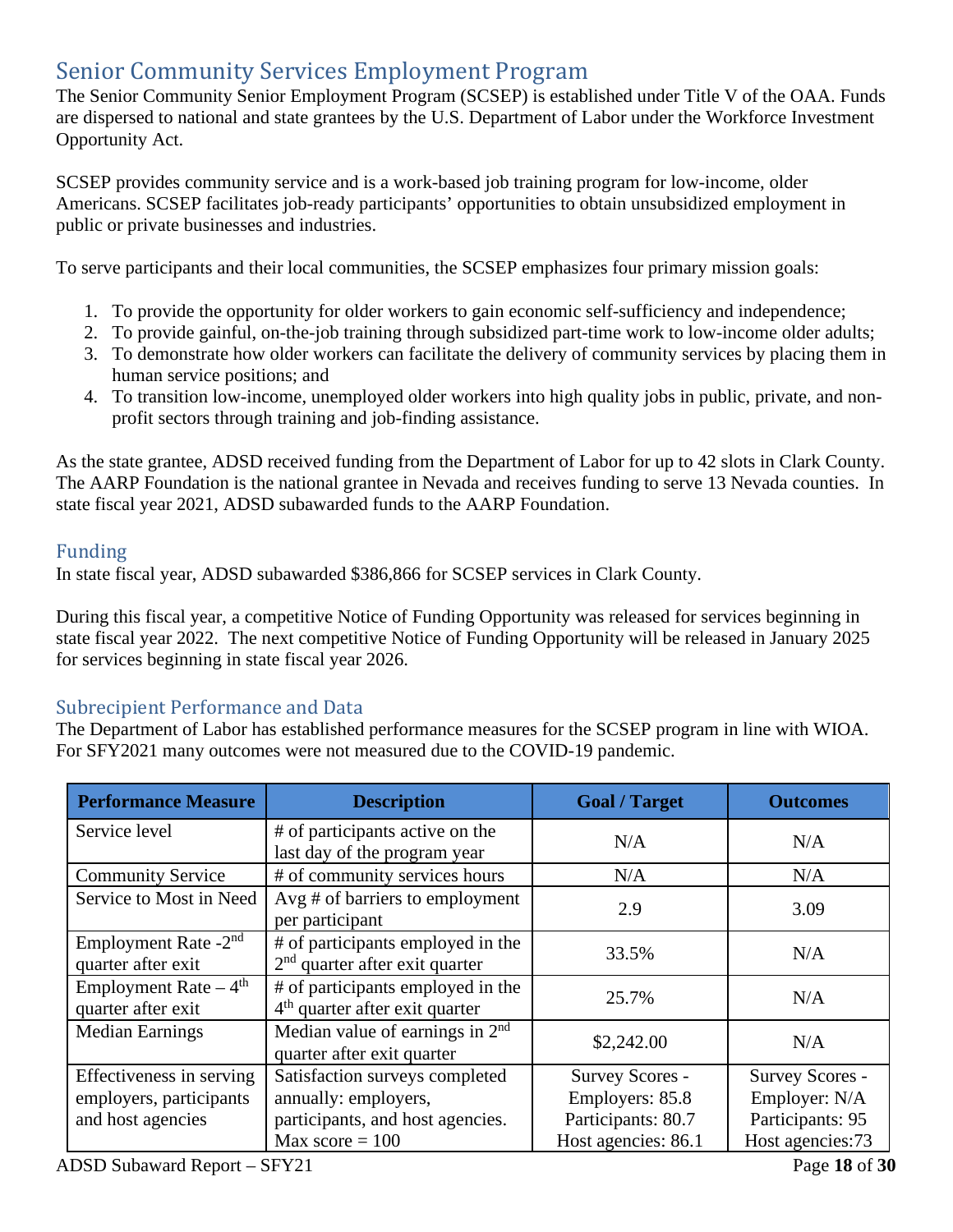### <span id="page-18-0"></span>Nutrition Services Program

The Older Americans Act authorizes nutrition services under Title III-C to promote health and well-being of older adults. According to the Administration for Community Living (ACL), the services should address:

- Hunger, food insecurity, and malnutrition of older adults.
- Socialization of older adults.
- Promotion of health and well-being of older adults.

Meals are provided to older adults in congregate settings or through the provision of home-delivered meals. In addition to meals, services that are included in these programs include nutrition counseling, education and assessment.

There are two types of meals funded through the Nutrition Services Program: Congregate Meals (C1) and Home-Delivered Meals (C2). These services are available to older adults age 60 and over as well as family caregivers or people with disabilities living with an eligible older adult.

#### Funding

The total funding obligated to the Nutrition Services Program is: \$8,081,101. 22% of this total went to congregate meals and 78% of this total went to home-delivered meals. Funding for these services comes from the Older Americans Act, Title III-C funding as well as state general funds.

In fiscal year 2021, this service was competitively bid for fiscal year 2022. The next competitive Notice of Funding Opportunity will be published in March 2023 for services starting in fiscal year 2024. These services are funded on a federal fiscal year.

| <b>Subrecipient</b>                           | <b>Service</b>              | # Unduplicated<br><b>Clients</b> | # Units |
|-----------------------------------------------|-----------------------------|----------------------------------|---------|
| Carson City Senior Citizens Center, Inc.      | <b>Home Delivered Meals</b> | 469                              | 106,311 |
| <b>Coalition for Senior Citizens</b>          | <b>Home Delivered Meals</b> | 695                              | 72,283  |
| Senior Center of Boulder City                 | <b>Home Delivered Meals</b> | 138                              | 18,134  |
| <b>Catholic Charities of Southern Nevada</b>  | <b>Home Delivered Meals</b> | 3,817                            | 576,227 |
| <b>United Seniors (Overton Senior Center)</b> | <b>Home Delivered Meals</b> | 34                               | 3,853   |
| City of Mesquite                              | <b>Home Delivered Meals</b> | 416                              | 59,652  |
| City of Henderson                             | <b>Home Delivered Meals</b> | 516                              | 120,397 |
| Southern Nevada Transit Coalition             | <b>Home Delivered Meals</b> | 29                               | 3,935   |
| Douglas County                                | <b>Home Delivered Meals</b> | 580                              | 34,362  |
| City of Carlin                                | <b>Home Delivered Meals</b> | 48                               | 5,678   |
| <b>Elko County</b>                            | <b>Home Delivered Meals</b> | 382                              | 19,289  |
| City of Wells                                 | <b>Home Delivered Meals</b> | 82                               | 3,801   |
| <b>West Wendover Senior Center</b>            | <b>Home Delivered Meals</b> | 63                               | 5,581   |
| Eureka County                                 | <b>Home Delivered Meals</b> | 127                              | 9,050   |
| Senior Citizens of Humboldt County, Inc.      | <b>Home Delivered Meals</b> | 123                              | 15,296  |
| <b>Lincoln County</b>                         | <b>Home Delivered Meals</b> | 159                              | 21,648  |
| <b>Lyon County</b>                            | Home Delivered Meals        | 1,083                            | 55,046  |
| Mineral County (Hawthorne)                    | <b>Home Delivered Meals</b> | 75                               | 8,804   |
| <b>Nye County Commissioners</b>               | <b>Home Delivered Meals</b> | 41                               | 5,174   |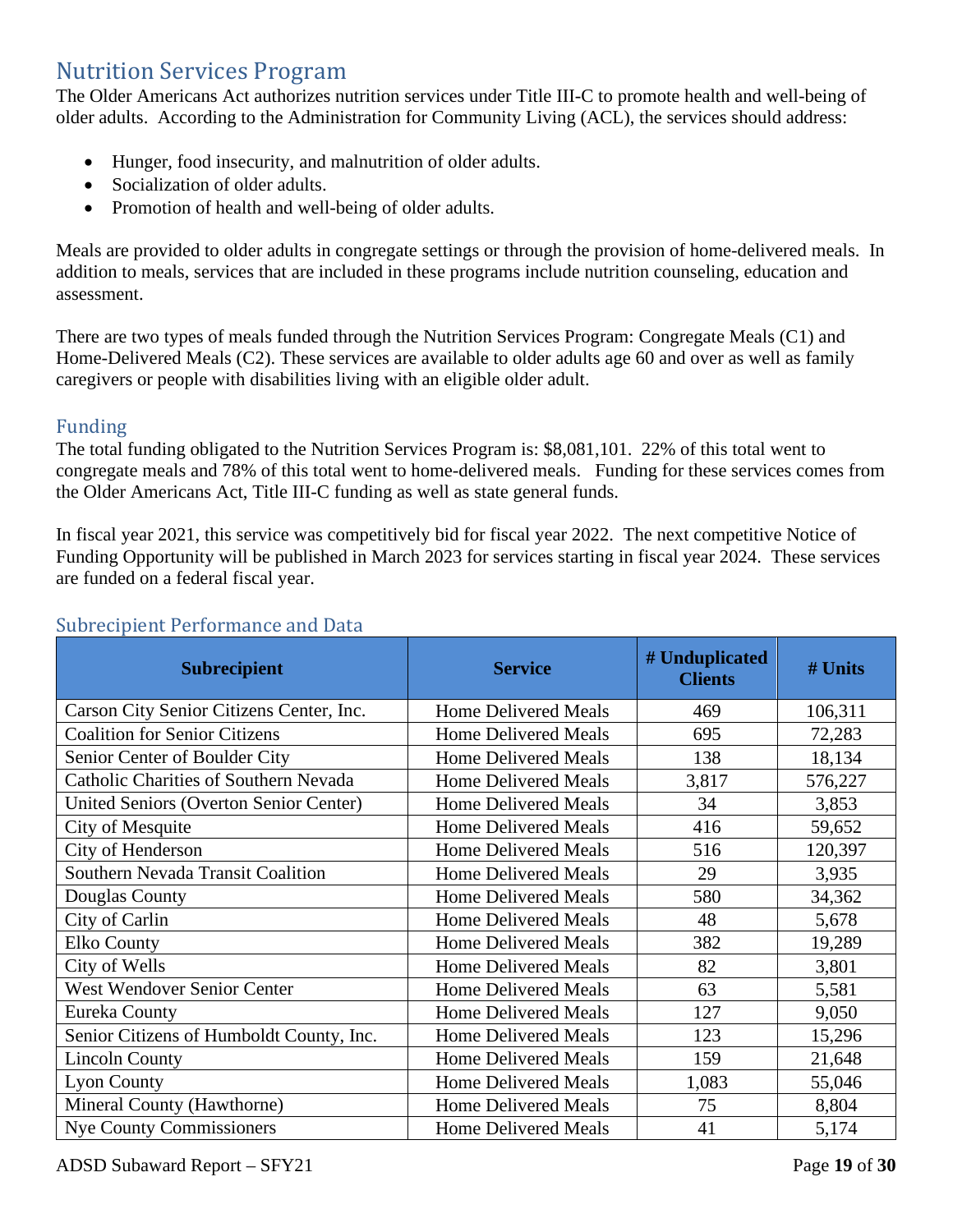| Pahrump Senior Center                         | <b>Home Delivered Meals</b> | 198          | 30,875       |
|-----------------------------------------------|-----------------------------|--------------|--------------|
| Amargosa Seniors, Inc.                        | <b>Home Delivered Meals</b> | 69           | 2,250        |
| <b>Pershing County</b>                        | <b>Home Delivered Meals</b> | 54           | 4,525        |
| <b>Storey County Senior Center</b>            | <b>Home Delivered Meals</b> | 96           | 17,801       |
| Washoe County                                 | <b>Home Delivered Meals</b> | 2,261        | 325,060      |
| White Pine County                             | <b>Home Delivered Meals</b> | 110          | 16,608       |
| Carson City Senior Citizens Center, Inc.      | <b>Congregate Meals</b>     | 8            | 52           |
| <b>Coalition for Senior Citizens</b>          | <b>Congregate Meals</b>     | 304          | 4,394        |
| Senior Center of Boulder City                 | <b>Congregate Meals</b>     | 476          | 8,923        |
| <b>United Seniors (Overton Senior Center)</b> | <b>Congregate Meals</b>     | 62           | 1,485        |
| <b>City of Mesquite</b>                       | <b>Congregate Meals</b>     | 88           | 88           |
| City of Henderson                             | <b>Congregate Meals</b>     | 1,445        | 25,735       |
| <b>Lutheran Nutrition</b>                     | <b>Congregate Meals</b>     | 262          | 4,975        |
| Three Square                                  | <b>Congregate Meals</b>     | 9            | 46           |
| Douglas County                                | <b>Congregate Meals</b>     | $\mathbf{1}$ | $\mathbf{1}$ |
| City of Carlin                                | <b>Congregate Meals</b>     | 48           | 2,050        |
| <b>Elko County</b>                            | <b>Congregate Meals</b>     | 331          | 5,799        |
| City of Wells                                 | <b>Congregate Meals</b>     | 61           | 1,689        |
| <b>West Wendover Senior Center</b>            | <b>Congregate Meals</b>     | 44           | 480          |
| <b>Elko Band Council</b>                      | <b>Congregate Meals</b>     | 33           | 1,075        |
| Eureka County                                 | <b>Congregate Meals</b>     | 108          | 3,284        |
| Senior Citizens of Humboldt County, Inc.      | <b>Congregate Meals</b>     | 202          | 3,505        |
| <b>Lincoln County</b>                         | <b>Congregate Meals</b>     | 98           | 3,452        |
| <b>Lyon County</b>                            | <b>Congregate Meals</b>     | 624          | 9,533        |
| Mineral County (Hawthorne)                    | <b>Congregate Meals</b>     | 104          | 2,755        |
| <b>Nye County Commissioners</b>               | <b>Congregate Meals</b>     | 127          | 1,973        |
| Pahrump Senior Center                         | <b>Congregate Meals</b>     | 455          | 8,067        |
| Amargosa Seniors, Inc.                        | <b>Congregate Meals</b>     | 55           | 1,230        |
| <b>Pershing County</b>                        | <b>Congregate Meals</b>     | 74           | 2,556        |
| <b>Storey County Senior Center</b>            | <b>Congregate Meals</b>     | 77           | 1,233        |
| <b>Washoe County</b>                          | <b>Congregate Meals</b>     | 1,023        | 25,759       |
| White Pine County                             | <b>Congregate Meals</b>     | 158          | 7,996        |

#### Nutrition Services Incentives Program

The Nutrition Services Incentives Program (NSIP) is funded by the Administration for Community Living based on the number of eligible meals served by subrecipients in the previous fiscal year. Subrecipients can choose to receive their incentive as a cash award, in commodities or a combination of the two. Most subrecipients request a cash award. In fiscal year 2021, there were 29 NSIP subawards totaling \$1,596,847. These supplemental funds can only be used by subrecipients for food sourced in the United States.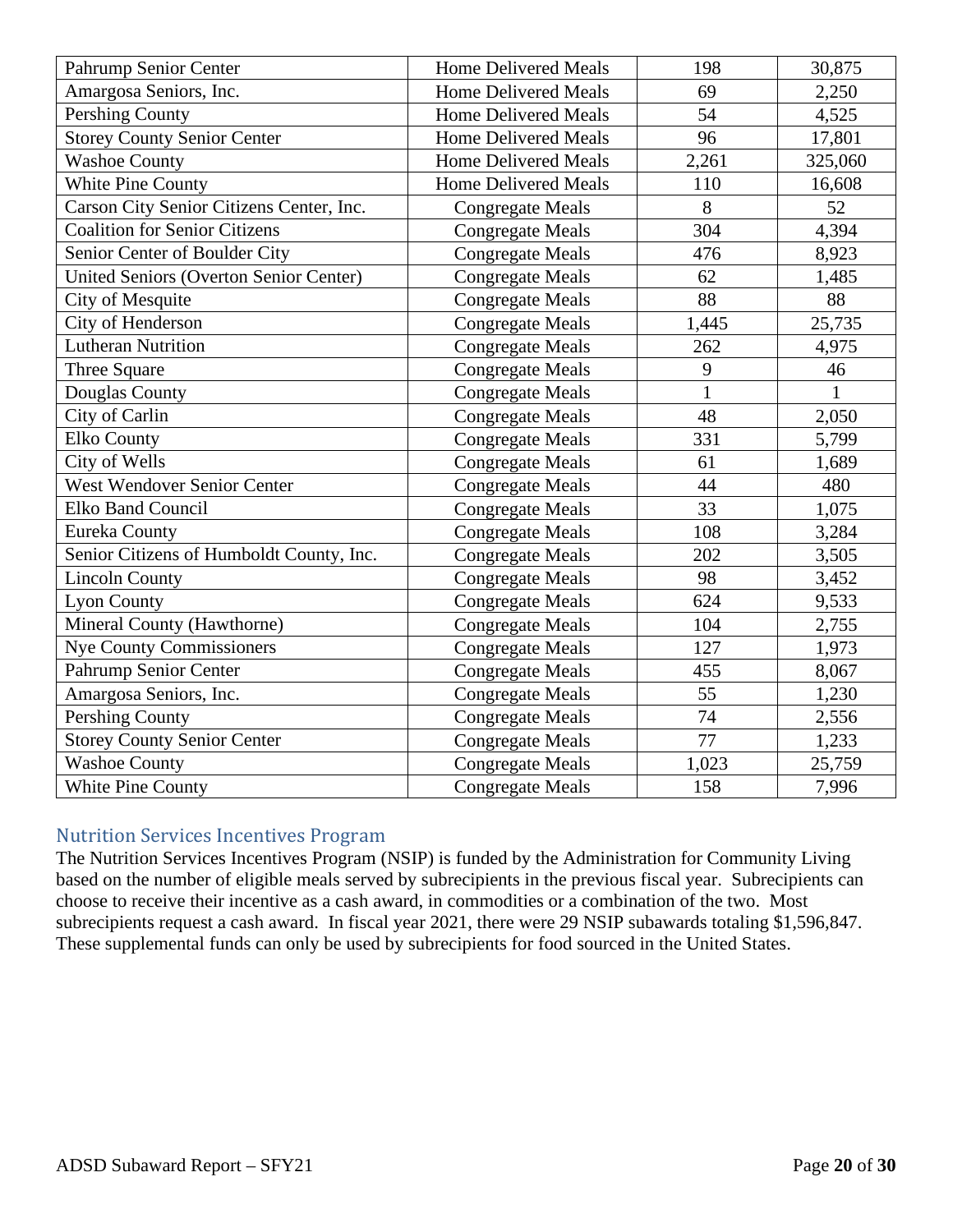## <span id="page-20-0"></span>Legal Assistance

The Older Americans Act authorizes states to allocate funding to provide legal assistance to older adults, ensuring at-risk older adults have access to the civil justice system. Legal assistance services can include advice, limited representation, or representation. In addition, the Older Americans Act includes varied areas of legal practice, including but not limited to: income, healthcare, long-term care, nutrition, housing, utilities, abuse/neglect, defense of guardianship, and age discrimination.

Legal assistance cannot be limited based on income (*45 CFR § 1321.71)*. Legal service providers are encouraged to target services in line with the priorities set under the Older Americans Act to reach traditionally underserved populations including BIPOC, LGBTQ+, rural communities and individuals living in facilities or nursing homes. Legal service providers ("LSP") are also encouraged to prioritize the types of cases and legal assistance provided consistent with the unique needs of the community with an emphasis on critical needs such as abuse and neglect, access to housing, alternatives to institutionalization and public benefits (*45 CFR § 1321.71)*.

#### Funding

In state fiscal year 2021, ADSD obligated \$675,000 for legal assistance programs.

In fiscal year 2021, this service was competitively bid for fiscal year 2022. The next competitive Notice of Funding Opportunity will be published in March 2023 for services starting in fiscal year 2024. These services are funded on a federal fiscal year.

#### Subrecipient Performance and Data

| <b>Subrecipient</b>                            | # Unduplicated<br><b>Clients</b> | $#$ Units |
|------------------------------------------------|----------------------------------|-----------|
| Southern Nevada Senior Law Program             | 1,655                            | 14,281    |
| <b>Washoe Legal Services</b>                   | 1,100                            | 4,925     |
| Nevada Rural Counties RSVP Program, Inc (RSVP) | 351                              | 4,864     |

## <span id="page-20-1"></span>COVID Emergency Services

In state fiscal year 2021 ADSD continued to provide funding for COVID Emergency services utilizing Older Americans Act CARES funding and as well as an allocation under the Consolidated Appropriations Act. While several subawards continued from state fiscal year 2020, ADSD did fund 75 additional subawards in state fiscal year 2021. The range of requests continued to be varied, however the emphasis on food and nutrition services continued to be the number one request throughout 2021. ADSD obligated a total of \$3,930,720 in emergency funding during this report period.

#### COVID Data

ADSD has collected two separate sets of data related to COVID services. As ADSD and our partners have transitioned to a new "normal" we continue to work with subrecipients to refine the data reported. These efforts are critical to accurately capture the tremendous response and support that Nevadans received from our community partners.

Because of these ongoing efforts, these data sets may not reflect unduplicated client counts.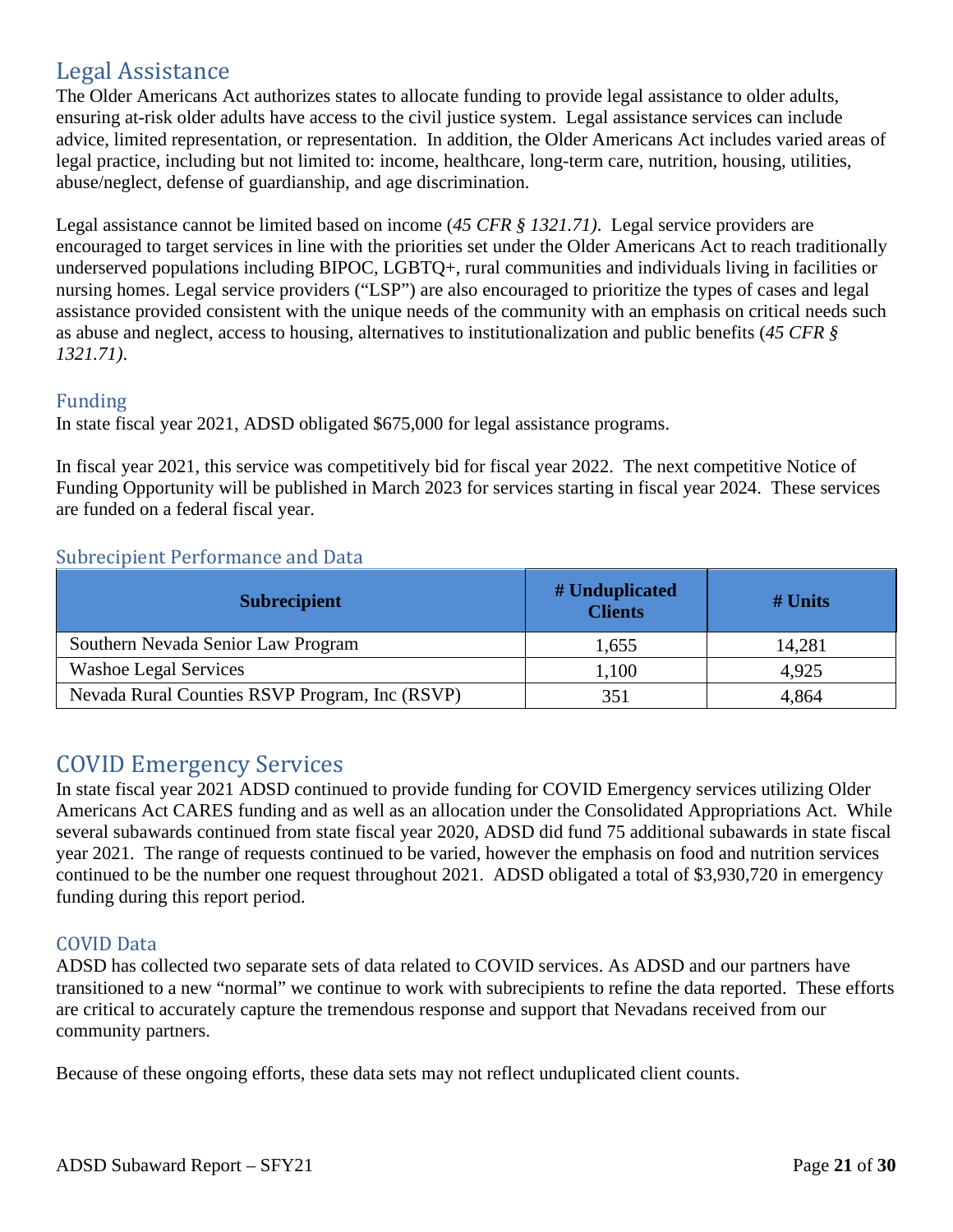#### Regular Service – COVID Enhancements

 This first set of data reflects additional clients and units of service provided by subrecipients under their regular funding. These services were provided in addition to their regular awards without additional funding. *Note:* unlike other sections this data is not unduplicated count totals.

| <b>Subrecipient</b>                       | <b>Service</b>                    | # Clients      | # Units |
|-------------------------------------------|-----------------------------------|----------------|---------|
| Carson City Senior Citizens Center, Inc.  | <b>Congregate Meals</b>           | 3,059          | N/A     |
| <b>Lutheran Nutrition</b>                 | <b>Congregate Meals</b>           | 264            | 1,954   |
| Three Square                              | Congregate Meals                  | 49             | 178     |
| Mineral County (Hawthorne)                | <b>Congregate Meals</b>           | 551            | 8,720   |
| <b>Nye County Commissioners</b>           | <b>Congregate Meals</b>           | 137            | 966     |
| <b>Storey County Senior Center</b>        | <b>Congregate Meals</b>           | 289            | 2,449   |
| <b>Washoe County</b>                      | <b>Congregate Meals</b>           | $\overline{2}$ | 23      |
| <b>Washoe County</b>                      | <b>Adult Day Care</b>             | 115            | 329     |
| More to Life Adult Day Health Center      | <b>Adult Day Care</b>             | 3              | 43      |
| City of Mesquite                          | <b>Congregate Meals</b>           | 519            | 652     |
| Three Square                              | Food Pantry                       | 2,989          | 2,990   |
| Board of Regents, NSHE - UNR              | Geriatric Assessment              | 111            | 111     |
| <b>Washoe County</b>                      | <b>Home Delivered Groceries</b>   | 26             | 90      |
| <b>Nevada Rural Counties RSVP Program</b> | <b>Home Delivered Groceries</b>   | 16             | 38      |
| <b>Lutheran Nutrition</b>                 | <b>Home Delivered Meals</b>       | 222            | 1,379   |
| Douglas County                            | <b>Home Delivered Meals</b>       | 1,950          | 20,225  |
| <b>West Wendover Senior Center</b>        | <b>Home Delivered Meals</b>       | 99             | 1,671   |
| Eureka County                             | <b>Home Delivered Meals</b>       | 417            | 5,507   |
| <b>Lincoln County</b>                     | <b>Home Delivered Meals</b>       | 150            | 1,999   |
| <b>Nye County Commissioners</b>           | <b>Home Delivered Meals</b>       | 200            | 2,634   |
| <b>Nye County Commissioners</b>           | <b>Home Delivered Meals</b>       | 490            | 3,670   |
| Amargosa Seniors, Inc.                    | <b>Home Delivered Meals</b>       | 200            | 2,634   |
| Pershing County                           | <b>Home Delivered Meals</b>       | 109            | 109     |
| White Pine County                         | <b>Home Delivered Meals</b>       | 215            | 1,541   |
| <b>Coalition For Senior Citizens</b>      | Homemaker                         | 652            | 3,094   |
| House Calls, LTD                          | <b>PERS Telephone Reassurance</b> | 3,723          | 7,324   |
| Neighbor Network of Northern Nevada       | Respite                           | 80             | 1,404   |
| <b>Jewish Family Services Agency</b>      | Senior Companion                  | 872            | 3,550   |
| <b>Clark County Social Services</b>       | Transportation                    | 309            | 1,360   |
| Neighbor Network of Northern Nevada       | <b>Transportation - Vouchers</b>  | 28             | 86      |

#### COVID Emergency Services

This set of data reflects the services provided through additional COVID Emergency subawards. This table does not reflect all the new obligations in state fiscal year 2021. Not all subawards resulted in direct services, such as those partially or completely used to purchase program-related equipment, personal protection equipment, cleaning and personal hygiene supplies, hand sanitizing stations and plexiglass barriers. Reported data is for all COVID-related funding for associated, active subawards during SFY2021.

| <b>Subrecipient</b>                   | <b>Service</b>              | $#$ Clients | $#$ Units |
|---------------------------------------|-----------------------------|-------------|-----------|
| <b>Coalition for Senior Citizens</b>  | <b>Home Delivered Meals</b> | 1.692       | N/A       |
| Senior Center of Boulder City         | <b>Home Delivered Meals</b> | 522         | 13,007    |
| Catholic Charities of Southern Nevada | <b>Home Delivered Meals</b> | N/A         | 8,018     |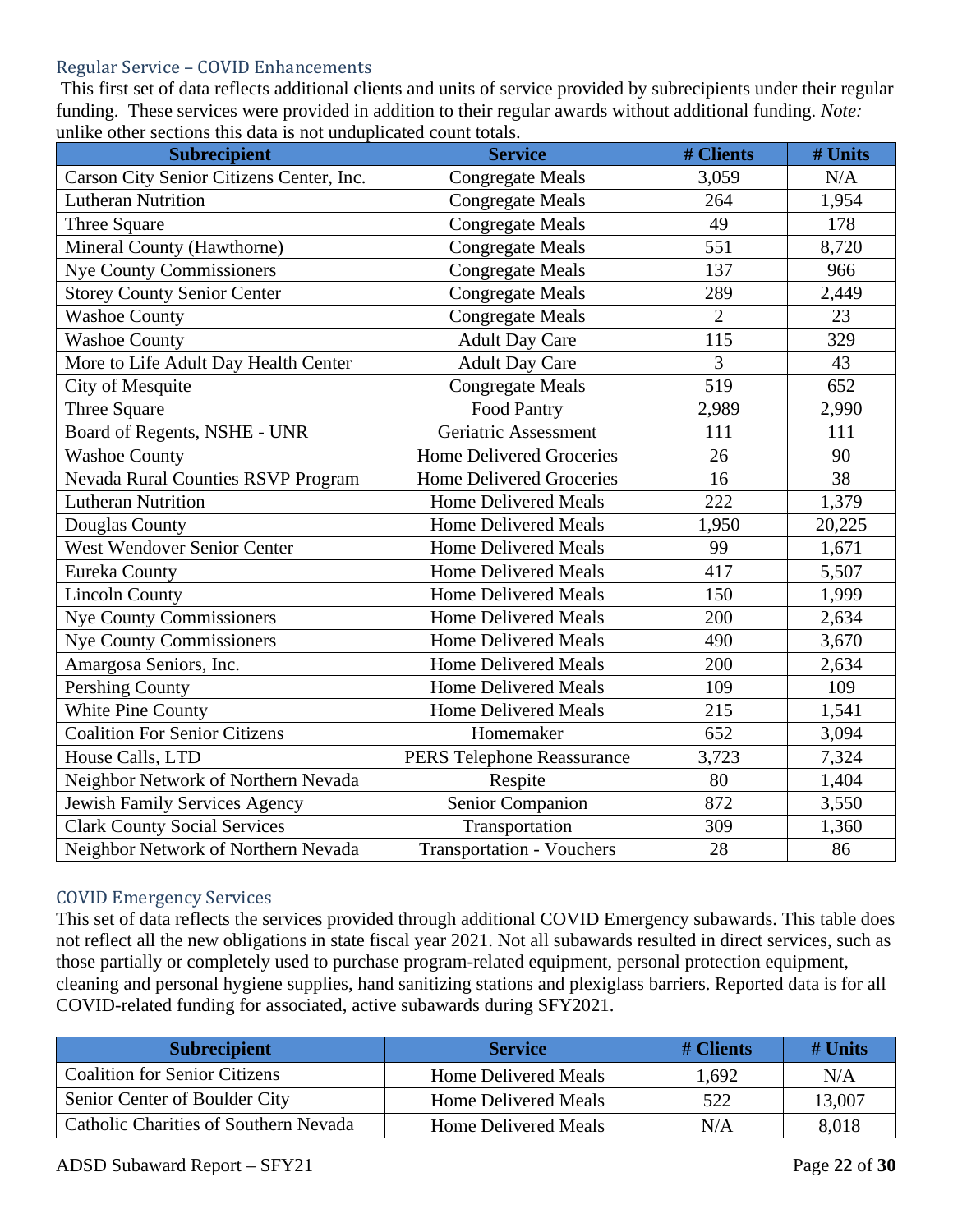| United Seniors, Inc.                | <b>Home Delivered Meals</b>     | 1,073 | N/A     |
|-------------------------------------|---------------------------------|-------|---------|
| City of Mesquite                    | <b>Home Delivered Meals</b>     | 2,803 | 9,013   |
| City of Mesquite                    | <b>Home Delivered Meals</b>     | N/A   | 27,362  |
| <b>Clark County Social Services</b> | <b>Home Delivered Meals</b>     | 814   | N/A     |
| City of Henderson                   | <b>Home Delivered Meals</b>     | 3,991 | N/A     |
| Helping Hands of Vegas Valley, Inc. | <b>Home Delivered Meals</b>     | N/A   | 17,375  |
| Lutheran Social Services of Nevada  | <b>Home Delivered Meals</b>     | 143   | N/A     |
| <b>Carlin Senior Center</b>         | <b>Home Delivered Meals</b>     | 191   | 187,183 |
| City of Carlin                      | <b>Home Delivered Meals</b>     | N/A   | 3,380   |
| Elko Senior Activities Program      | <b>Home Delivered Meals</b>     | 987   | N/A     |
| City of Wells                       | <b>Home Delivered Meals</b>     | 208   | 78,432  |
| Senior Citizens of Humboldt County  | <b>Home Delivered Meals</b>     | 405   | 12      |
| Pahrump Senior Center               | <b>Home Delivered Meals</b>     | 1,785 | N/A     |
| <b>Washoe County</b>                | <b>Home Delivered Meals</b>     | 5,026 | N/A     |
| <b>Carson City Senior Center</b>    | <b>Home Delivered Meals</b>     | N/A   | 1,216   |
| Dignity Health - St. Rose Dominican | <b>Home Delivered Meals</b>     | N/A   | 2,051   |
| Helping Hands of Vegas Valley, Inc. | Transportation                  | N/A   | 2,500   |
| Jewish Family Services Agency       | <b>NV Care Connection</b>       | N/A   | 8,622   |
| <b>Nevada Senior Services</b>       | <b>Nevada Care Connection</b>   | N/A   | 3,341   |
| Nevada Senior Services, Inc.        | <b>Nevada Care Connection</b>   | N/A   | 8,194   |
| Helping Hands of Vegas Valley       | <b>Home Delivered Groceries</b> | 4,127 | 16,470  |
| Three Square Food Bank              | <b>Home Delivered Groceries</b> | 2,050 | 56,274  |
| <b>Access to Healthcare Network</b> | <b>Home Delivered Groceries</b> | 19    | N/A     |
| Helping Hands of Vegas Valley       | Food Pantry                     | 1,306 | 5,717   |
| The Community Food Pantry           | <b>Food Pantry</b>              | 65    | N/A     |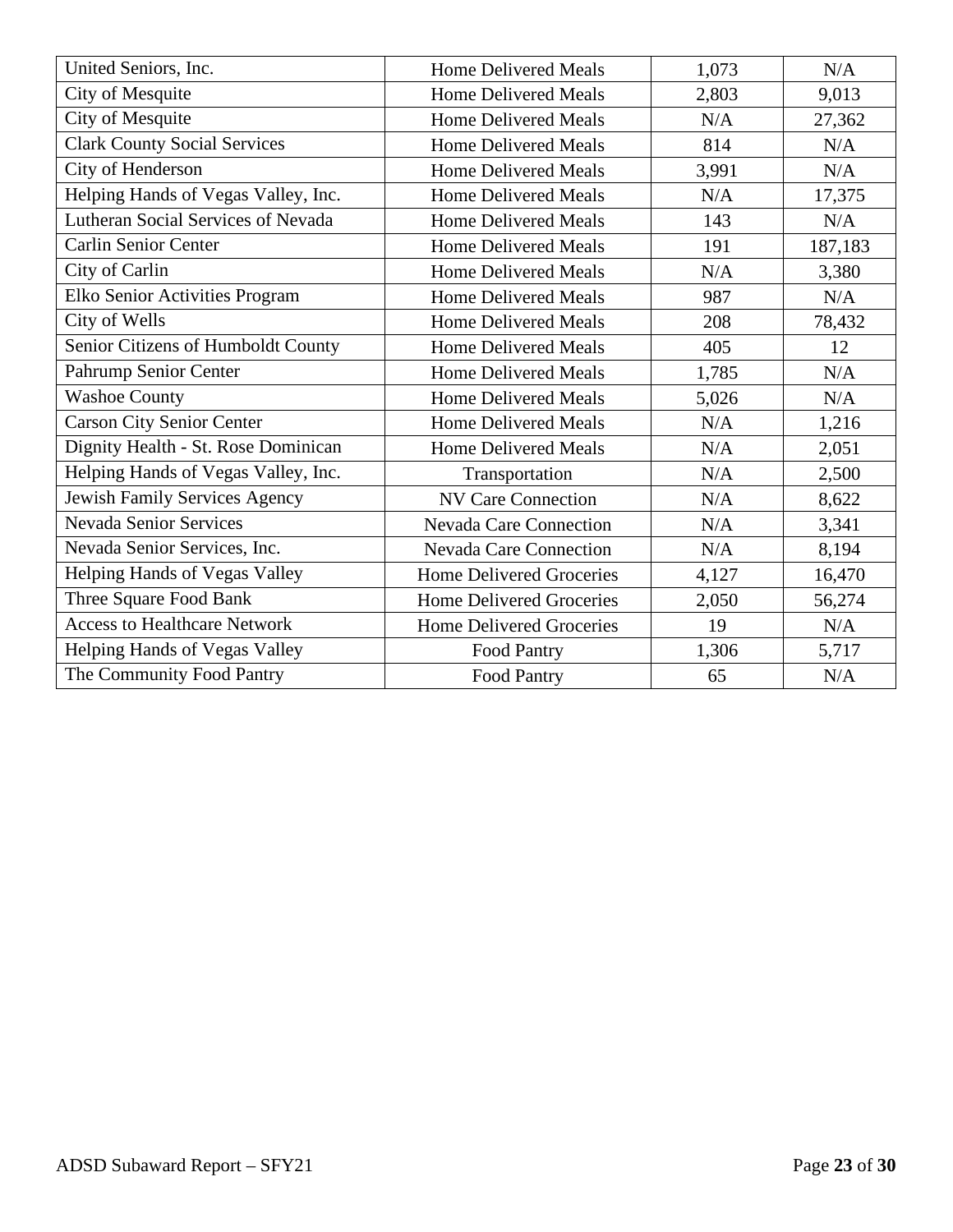# <span id="page-23-0"></span>Appendix A – Fund for Healthy Nevada Obligations

| <b>Subrecipient</b>                                            | <b>Service Category</b>                                    | <b>Total Award</b> | <b>FHN-ILG</b><br><b>Total</b> |
|----------------------------------------------------------------|------------------------------------------------------------|--------------------|--------------------------------|
| Alzheimer's Disease and Related<br>Disorders Association, Inc. | Caregiver Support Services - Respite Vouchers              | \$412,388.69       | \$306,758.69                   |
| Seniors In Service                                             | Caregiver Support Services - Respite Vouchers              | \$169,105.00       | \$125,790.00                   |
| Helping Hands of Vegas Valley                                  | Caregiver Support Services - Respite Vouchers              | \$577,252.00       | \$429,394.00                   |
| Helping Hands of Vegas Valley                                  | Food Security - Home Delivered Groceries                   | \$132,467.00       | \$50,000.00                    |
| Senior Center of Boulder City                                  | In Home Services - Home Safety, Modification<br>and Repair | \$26,234.45        | \$26,234.45                    |
| Helping Hands of Vegas Valley                                  | In Home Services - Home Safety, Modification<br>and Repair | \$177,527.00       | \$177,527.00                   |
| The Continuum                                                  | In Home Services - Home Safety, Modification<br>and Repair | \$130,750.76       | \$130,750.76                   |
| Nevada Senior Services Inc.                                    | In Home Services - Home Safety, Modification<br>and Repair | \$310,960.00       | \$310,960.00                   |
| <b>Coalition For Senior Citizens</b>                           | In Home Services - Homemaker                               | \$81,789.06        | \$81,789.06                    |
| Jewish Family Services Agency                                  | In Home Services - Homemaker                               | \$312,708.03       | \$309,219.99                   |
| Douglas County                                                 | In Home Services - Homemaker                               | \$50,276.25        | \$50,276.25                    |
| <b>Lincoln County Human Services</b>                           | In Home Services - Homemaker                               | \$32,311.56        | \$32,311.56                    |
| <b>Lyon County</b>                                             | In Home Services - Homemaker                               | \$46,125.00        | \$46,125.00                    |
| Mt. Grant General Hospital                                     | In Home Services - Homemaker                               | \$100,165.00       | \$100,165.00                   |
| <b>Storey County</b>                                           | In Home Services - Homemaker                               | \$25,000.00        | \$25,000.00                    |
| <b>Washoe County</b>                                           | In Home Services - Homemaker                               | \$132,840.00       | \$132,840.00                   |
| <b>Nevada Rural Counties RSVP</b><br>Program, Inc (RSVP)       | In Home Services - Homemaker                               | \$168,534.00       | \$168,534.00                   |
| Friends in Service Helping                                     | In Home Services - Homemaker                               | \$66,463.00        | \$66,463.00                    |
| <b>Nevada Rural Counties RSVP</b><br>Program, Inc (RSVP)       | In Home Services - PERS Equipment                          | \$35,165.47        | \$35,165.47                    |
| House Calls, LTD                                               | In Home Services - PERS Telephone<br>Reassurance           | \$94,656.00        | \$94,656.00                    |
| <b>Clark County Public Guardian</b>                            | In Home Services - Representative Payee                    | \$135,975.00       | \$135,975.00                   |
| <b>Washoe County</b>                                           | In Home Services - Representative Payee                    | \$31,218.00        | \$31,218.00                    |
| Board of Regents, NSHE - UNR                                   | In Home Services - Senior Companion                        | \$164,607.83       | \$101,021.83                   |
| <b>Nevada Rural Counties RSVP</b><br>Program, Inc (RSVP)       | In Home Services - Senior Companion                        | \$130,846.38       | \$80,302.38                    |
| Seniors In Service                                             | In Home Services - Senior Companion                        | \$300,325.00       | \$184,314.00                   |
| Jewish Family Services Agency                                  | In Home Services - Senior Companion                        | \$189,932.00       | \$116,564.00                   |
| Lend a Hand of Boulder City                                    | In Home Services - Senior Companion                        | \$42,000.00        | \$42,000.00                    |
| Churchill Area Regional<br>Transportation - C.A.R.T.           | Transportation                                             | \$38,848.52        | \$38,848.52                    |
| United Seniors, Inc.                                           | Transportation                                             | \$22,282.59        | \$22,282.59                    |
| <b>Clark County Social Services</b>                            | Transportation                                             | \$43,822.00        | \$43,822.00                    |
| Helping Hands of Vegas Valley                                  | Transportation                                             | \$270,520.21       | \$270,520.21                   |
| <b>Regional Transportation</b><br>Commission of SNV - RTC      | Transportation                                             | \$100,500.00       | \$100,500.00                   |
| Dignity Health - St. Rose<br>Dominican                         | Transportation                                             | \$185,386.20       | \$185,386.20                   |
| Jewish Family Services Agency                                  | Transportation                                             | \$66,160.00        | \$66,160.00                    |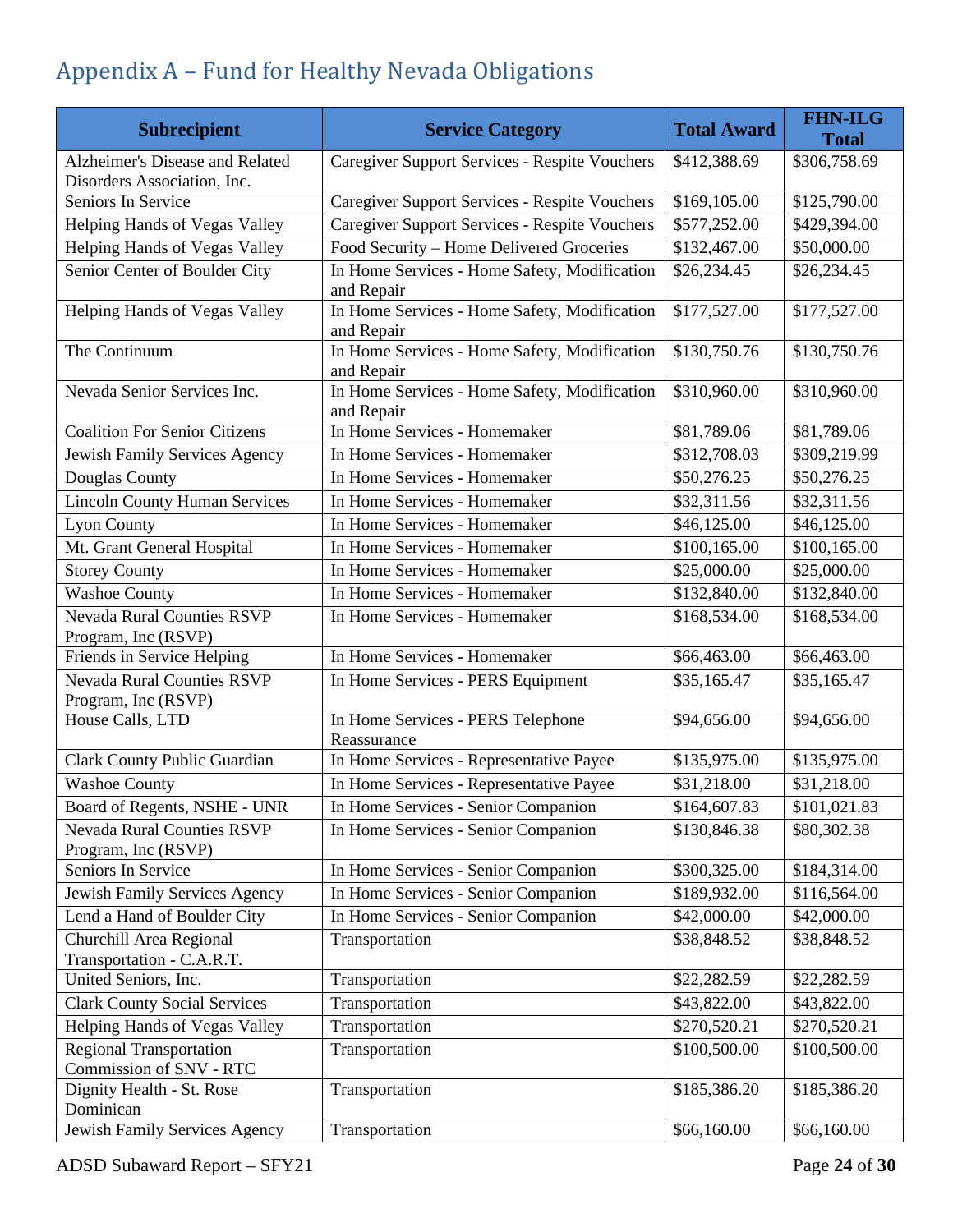| Douglas County                    | Transportation                   | \$67,270.00  | \$67,270.00  |
|-----------------------------------|----------------------------------|--------------|--------------|
| City of Carlin                    | Transportation                   | \$12,132.92  | \$12,132.92  |
| City of Wells                     | Transportation                   | \$27,645.08  | \$27,645.08  |
| Elko Board of County              | Transportation                   | \$49,500.00  | \$49,500.00  |
| Commissioners                     |                                  |              |              |
| Esmeralda County                  | Transportation                   | \$40,000.00  | \$40,000.00  |
| Eureka County                     | Transportation                   | \$22,500.00  | \$22,500.00  |
| Senior Citizens of Humboldt       | Transportation                   | \$82,465.00  | \$82,465.00  |
| County, Inc.                      |                                  |              |              |
| <b>Lyon County</b>                | Transportation                   | \$120,952.00 | \$120,952.00 |
| <b>Mineral County</b>             | Transportation                   | \$80,743.00  | \$80,743.00  |
| <b>Nye County Commissioners</b>   | Transportation                   | \$57,874.00  | \$30,763.00  |
| Pahrump Senior Center, Inc        | Transportation                   | \$78,260.00  | \$78,260.00  |
| Pershing County                   | Transportation                   | \$24,722.34  | \$24,722.34  |
| <b>Storey County</b>              | Transportation                   | \$51,149.92  | \$51,149.92  |
| Board of Regents, NSHE - UNR      | Transportation                   | \$82,027.78  | \$82,027.78  |
| White Pine County                 | Transportation                   | \$25,000.00  | \$25,000.00  |
| <b>Nevada Rural Counties RSVP</b> | Transportation                   | \$65,000.00  | \$65,000.00  |
| Program, Inc (RSVP)               |                                  |              |              |
| <b>Carson City RTC</b>            | <b>Transportation - Vouchers</b> | \$96,750.00  | \$96,750.00  |
| Neighbor Network of Northern      | <b>Transportation Vouchers</b>   | \$100,000.00 | \$100,000.00 |
| Nevada                            |                                  |              |              |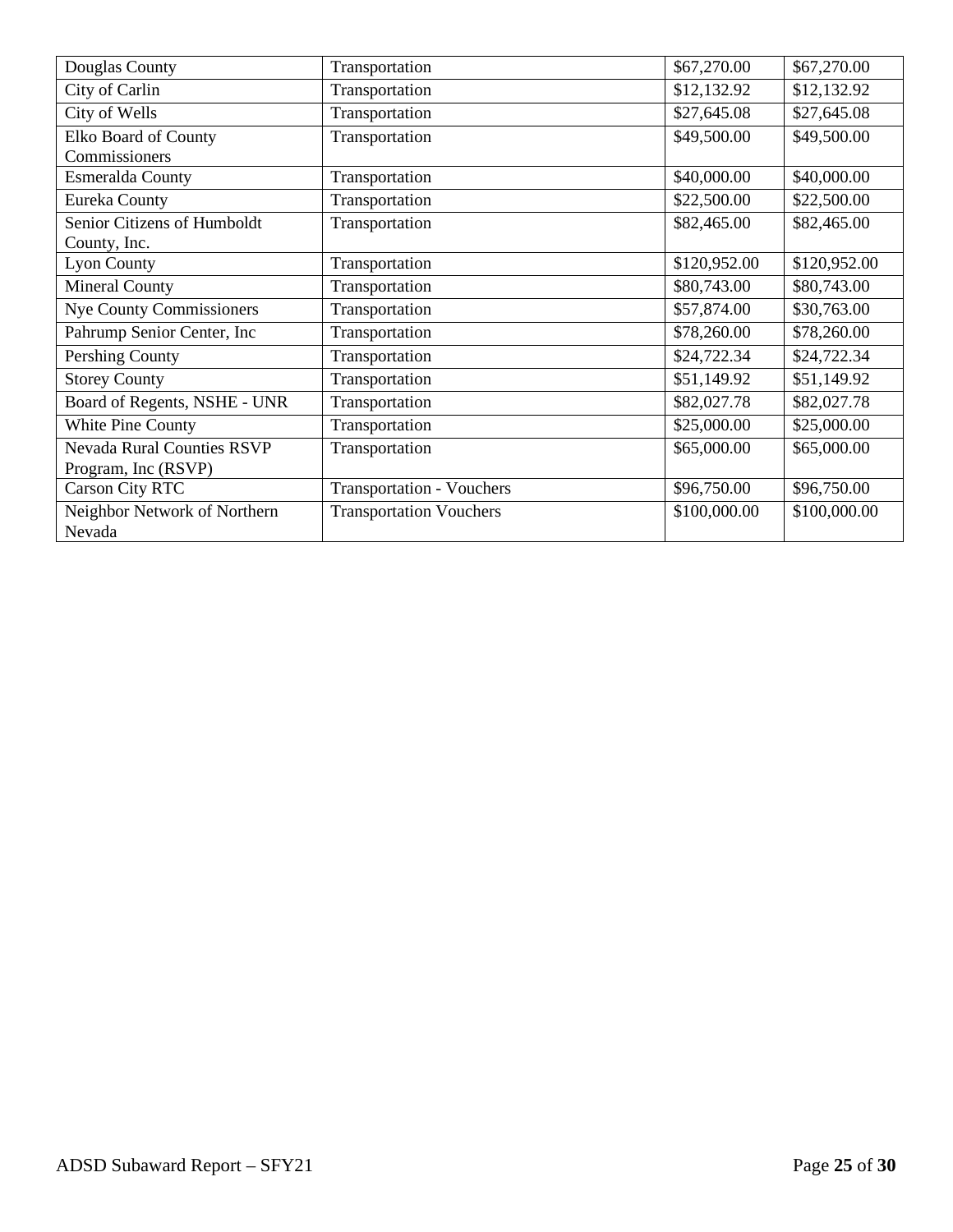## <span id="page-25-0"></span>Appendix B – Funding Sources

In state fiscal year 2021, ADSD obligated funds from the following sources for the above referenced service categories. For many service categories, multiple funding sources are used to help leverage funds and maximize critical services in Nevada.

#### Federal Funding

- 1) **Older Americans Act of 1965, amended in 2020 (OAA)**
	- **a. OAA Title III-B Social Supportive Services:** Title III-B funding is used for ADSDdesignated "Core" social supportive services, such as: Transportation, Homemaker, Case Management, Respite Care, Adult Day Care, Personal Emergency Response Systems and Legal Assistance. Other services that may be provided are listed in OAA Part B, Section 321.
	- b. **OAA Title III-C Nutrition Services:** Nutrition services are separated into two distinct components: C1 and C2.
		- i. **C1** funds are allocated to provide meals within established dietary guidelines and food safety standards, to older adults in congregate settings, which are usually senior centers.
		- ii. **C2** funds are allocated to deliver meals to individuals, age 60 and older, who are homebound due to illness, disability, or geographic isolation and cannot attend a congregate meal site.
	- c. **OAA Title III-D Disease Prevention and Health Promotion Services:** Title III-D funds evidence-based health promotion and disease prevention programs, which are interventions that educate participants about their health conditions, how to manage them, and/or ways to adopt healthy behaviors to enhance their overall quality of life. Funded programs must meet the highest level of evidence-based criteria.
	- d. **OAA Title III-E National Family Caregiver Support Program:** Title III-E funds family caregiver support services, which are a cluster of services intended specifically for informal caregivers of any age who care for adults age 60 and older, or a person of any age living with Alzheimer's disease or related dementia; and/or grandparents or other relatives, age 55 or older, caring for a child who is age 18 or younger, or an adult child with a disability who is between the ages of 19 and 59.
	- e. **OAA Nutrition Services Incentive Program:** The Nutrition Services Incentive Program (NSIP) provides grants to states, territories and eligible tribal organizations to support Congregate and Home-Delivered Nutrition Programs by providing an incentive to serve more meals.
	- f. **OAA Title V Senior Community Service Employment Program (SCSEP).** The Senior Community Service Employment Program (SCSEP) is a community service and work-based job training program for older Americans.
- 2) **Assistive Technology Act of 1998, as amended 2004:** The purpose of this federal funding is to improve the provision of Assistive Technology (AT) to individuals with disabilities through a comprehensive statewide continuum of integrated activities.
- 3) **State Health Insurance Program:** This federal funding provides for Medicare Benefits counseling to Medicare beneficiaries or those getting ready for Medicare.
- 4) **Senior Medicare Patrol:** Federal funding to help states educate Medicare beneficiaries about Medicare fraud and ways to prevent fraud.
- 5) **Medicare Improvements for Patients and Providers (MIPPA):** This federal funding provides for outreach, education, and assistance to enroll in the Low-Income Subsidy and Medicare Savings Programs.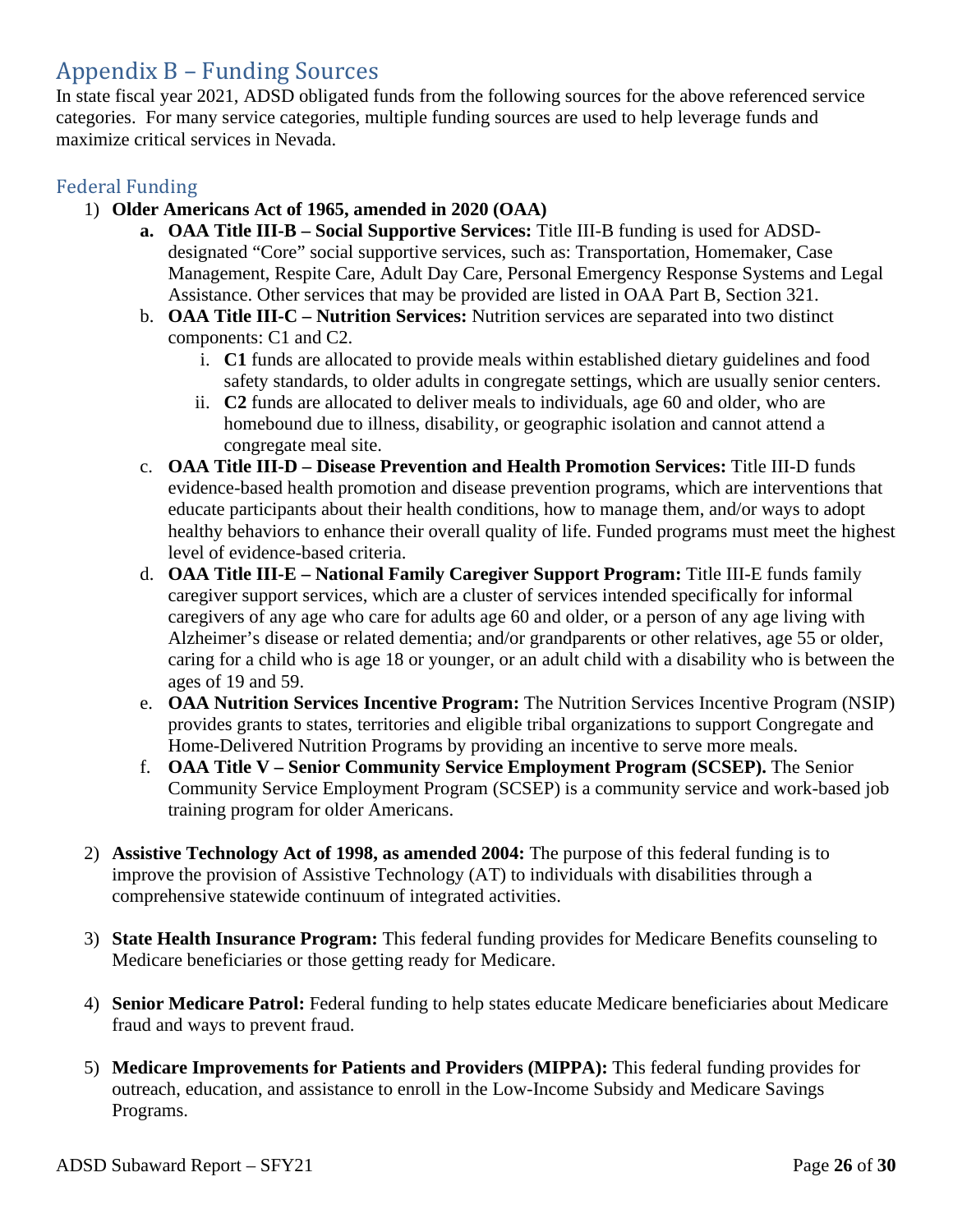- 6) **Older Americans Act: CARES Act Funding** ADSD received allocations of CARES Act funding under Titles III-B, III-D, III-E, and III-C to support the needs of older adults throughout the pandemic.
- 7) **OAA: Consolidated Appropriations Act** ADSD received allocations of the CAA funding under Title III-C of the Older Americans Act.

#### State General Fund

- 8) **Older Adult Supportive Services:** The Nevada General fund provides the following allocations for services to older adults.
	- a. **State Transportation** –This funding can be used to provide transportation services and as state match for federal transportation funds they receive.
	- b. **State Volunteer** This funding can be used to provide volunteer supportive services for older individuals to help them maintain their independence.
	- c. **Hold Harmless** This funding is allocated to programs serving rural Nevada.
	- d. **Home Delivered Meals** This funding is used to address the home-delivered meal waitlist and increase the fixed-fee rate.
	- e. **Congregate Meals** This funding is used to supplement for congregate meal programs.
	- f. **Respite Vouchers**  This funding is used to address waitlists for respite voucher programs.
- 9) **Assistive Technology for Independent Living:** This state funding provides for assistive technology and independent living services to support an individual's choice to live in their community.

#### Other Funding Sources

- 10) **Telecommunication Devices for the Deaf (TDD) Surcharge:** A monthly surcharge on wired and wireless telephone lines in the state, per NRS 427A.797. Services are available to the deaf, hard of hearing and speech impaired community in Nevada.
- 11) **Fund for Healthy Nevada:** Nevada Revised Statute (NRS) 439.630 authorizes ADSD to use these funds for providing services to individuals age 60 and older, or as age or eligibility is otherwise established below, to assist with independent living, including programs that provide:
	- a. Respite care or relief to informal caregivers, including, without limitation, informal caregivers for persons of any age who are living with Alzheimer's disease or other dementia.
	- b. Transportation to new or existing services to assist senior citizens in living independently; and/or
	- c. Care in the home that enables senior citizens to remain at home instead of in institutional care.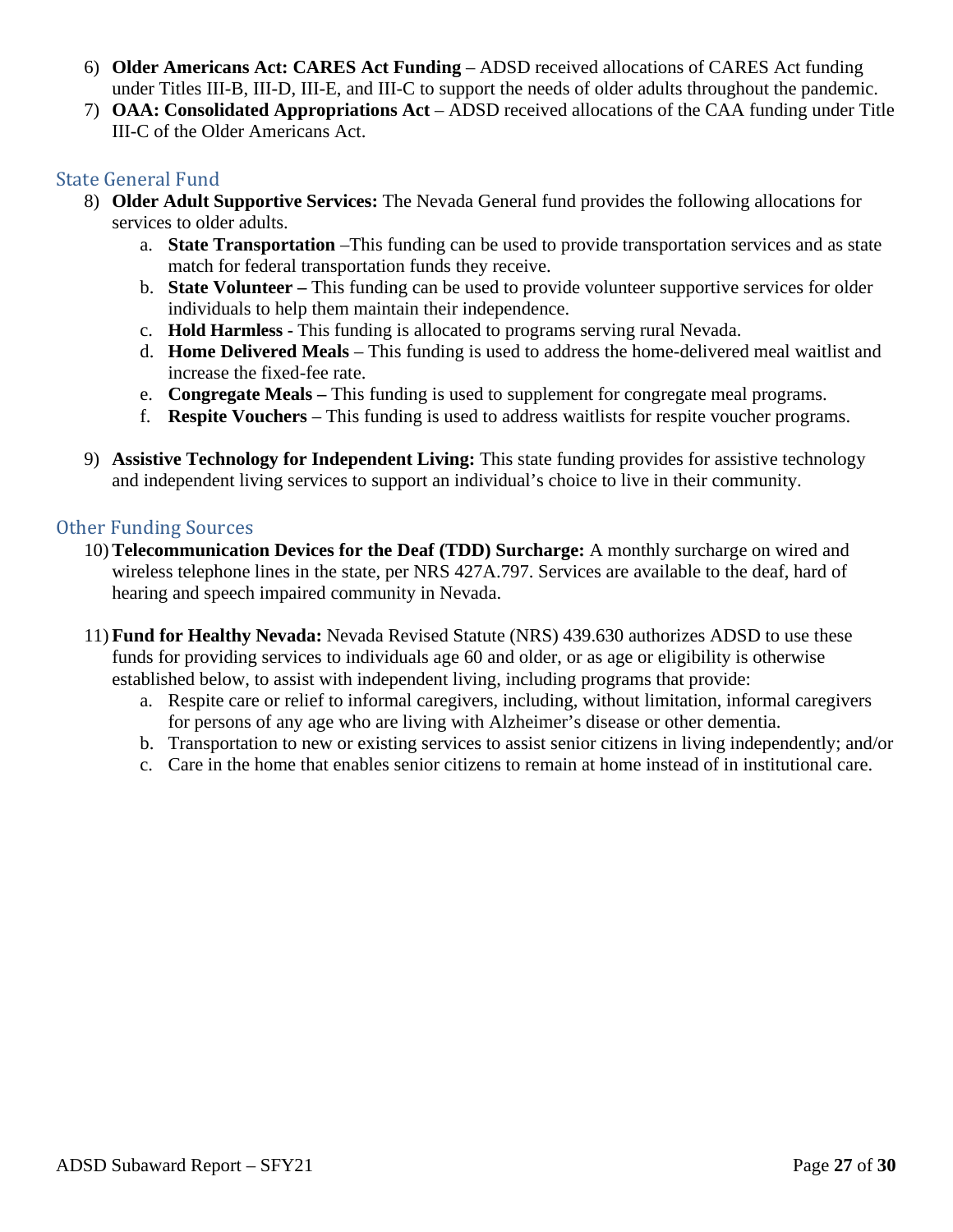## <span id="page-27-0"></span>Appendix C – Service Definitions

As a result of this variety of funding, ADSD funded the following services during SFY21. Additional information about ADSD subawards and regulations is available through the link included at the end of this section.

**Adult Day Care –** planned care for dependent adults in a supervised, protective, congregate setting during some portion of a day.

**Alzheimer's Diagnostic –** A comprehensive medical, social, and general safety evaluation for patients, age 60 or older, with suspected dementia.

**Assistive Living Supportive Services** – Nevada Revised Statute (NRS) 439.630(e) sets aside \$200,000 annually from the Fund for Healthy Nevada to award competitive grants to establish or expand assisted living facilities to provide services pursuant to the provisions of the home and community-based services waiver in NRS 422.3962.

**Assistive Technology for Independent Living Program** – provides statewide services to support individuals with disabilities to live in their community vs. an institutional setting. The program can aid individuals to identify their Independent Living goals and the appropriate Assistive Technology (AT) that is needed for the individual to care for themselves or receive care in their homes and their community.

**Case Management –** A process by which client needs (Activities of Daily Living and Instrumental Activities of Daily Living) are identified, and services to meet those needs are located, coordinated, and monitored.

**Communication Access Services –** provides communication access to Nevadan's who are Deaf, Hard of Hearing or who have speech disabilities. Each program also has its more specific program goals within this framework addressing various areas in the lifespan of this population and the community. Specific services include use of specialized telecommunications equipment to access the phone system; registry for individuals engaged in the practice of interpreting and captioning; information and referral and access to services;; distribution of assistive technology; and language acquisition.

**Evidence-Based Services –** Health promotion and disease prevention interventions that educate participants about their health conditions, how to manage them, and/or ways to adopt healthy behaviors to enhance their overall quality of life. These evidence-based programs provide education and tools which empower older adults to manage their health, thereby reducing health care utilization and costs associated with their health condition.

**Family Caregiver Support** – A cluster of services (Counseling/Support Groups/Caregiver Training; Respite Care; Supplemental Services; Access Assistance; and Information Services) funded under Title III-E of the Older Americans Act, intended specifically for informal caregivers of any age who care for adults age 60 and older, and/or grandparents or other relatives, age 55 or older, caring for a child, age 18 or younger.

**Food Pantry** – Provides food items to older individuals on a monthly basis.

**Geriatric Health and Wellness: Assessment** – Evaluations of eligible clients' medical and social issues and concerns, focusing on the improvement of physical and/or social functioning and reducing disability. Education and training in geriatric health issues, techniques and/or trends to promote maintaining good health practices for people age 60 and over, with emphasis on minority individuals and those living in rural areas.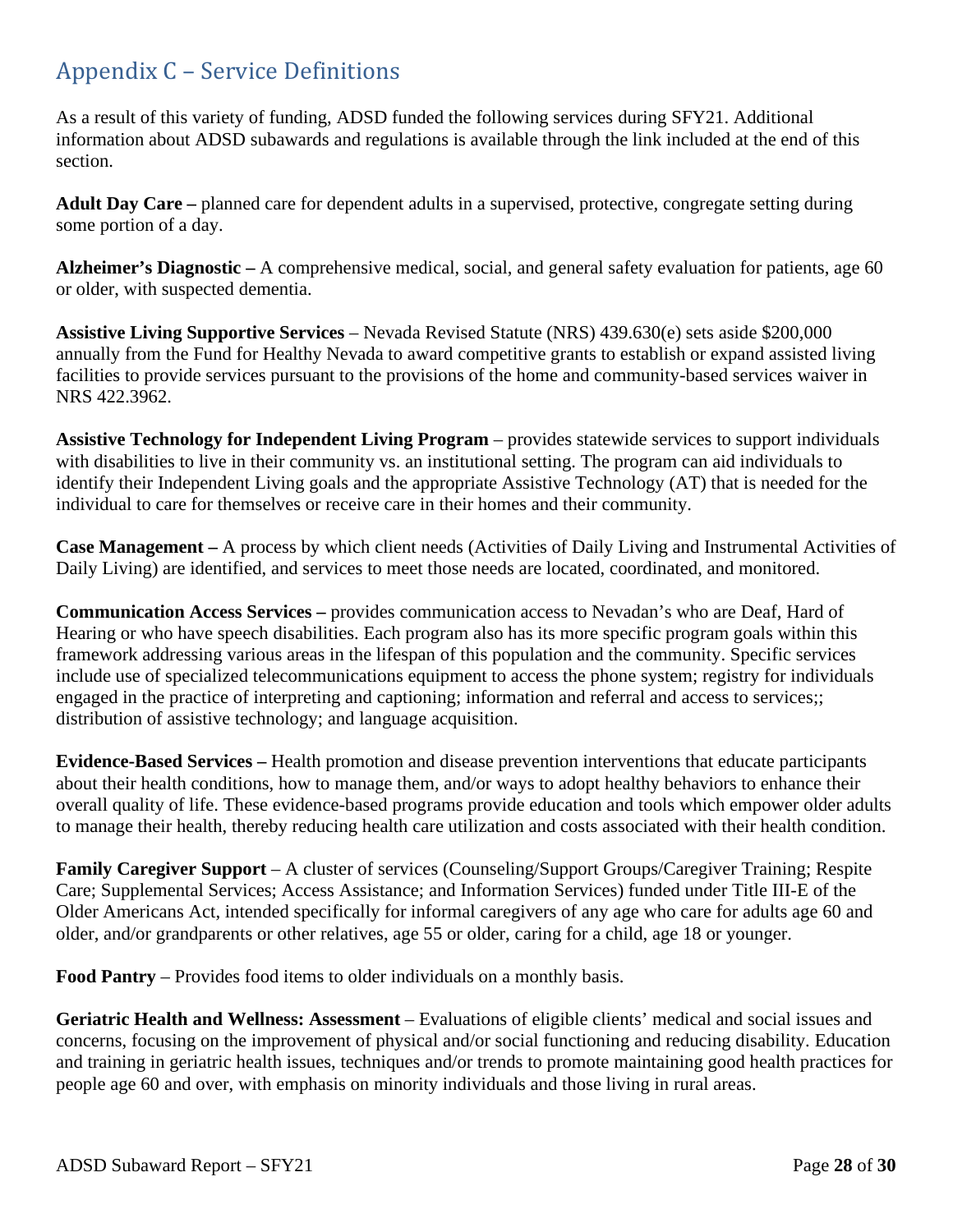**Home Safety, Modification and Repair –** Home safety evaluations, home safety training, home modifications/installations of assistive technology, home maintenance and/or home repair services to persons, age 60 and older, who are at risk for injury and/or decreased ability to remain in their residences.

**Homemaker –** Assistance provided to persons having difficulty with general cleaning, shopping for groceries and prescriptions, picking up mail and other essential household tasks.

**Home Delivered Groceries** – Groceries delivered to clients homes directly, groceries may be purchased by the provider or ordered online by the client.

**Legal Assistance –** *Legal advice, counseling and/or representation* by an attorney or other person acting under the supervision of an attorney. Also funded is Legal *Ward Representation*, which aids, consultation and representation in legal matters to maintain rights and improve the quality of life of older persons who are being considered by the court for guardianship or under guardianship.

#### **Medicare Assistance Program -**

**Meals Congregate and Home-Delivered –** Meals provided to eligible individuals in a congregate setting or delivered to individuals who are homebound due to illness, disability, or geographic isolation, which prohibits them from eating in a congregate setting.

**Medication Management** – Education, evaluation and consultation to eligible clients regarding their prescription and over-the-counter medications and supplements to reduce instances of mismanagement, drug interactions, and other events that may cause adverse health conditions and unnecessary hospitalizations.

**Nevada Assistive Technology Collaborative (NATC)** – Purpose is to improve the provision of Assistive Technology (AT) to individuals with disabilities through a comprehensive, statewide continuum of integrated activities, for individuals with disabilities of all ages.

**Nevada Care Connection –** Information, assistance and access into long-term support systems for seniors, people with disabilities, caregivers, and those planning for future long-term support needs. The service includes indirect and direct representation of clients to obtain needed services and benefits.

**Personal Emergency Response System –** The Personal Emergency Response System (PERS) program enables individuals to summon assistance in an emergency by pressing the alert button on a personal *transmitter* (worn on the wrist or around the neck). The transmitter alerts a monitoring station that assistance is needed. Another service housed within PERS is a computer-assisted or volunteer *telephone reassurance* program that contacts clients via their personal telephone, on a set schedule, to ensure that they are safe, taking medications, and provide reminders (if requested).

**Representative Payee** – Money management and supportive case management for eligible individuals, age 60 and over, who are unable to receive and manage their own funds and have no other suitable person to act on their behalf. Services include determining the client's spending priorities within his or her available income; conducting a comprehensive client assessment, followed by periodic status monitoring; developing an agreed upon monthly budget with the client; managing monthly expenditures; and case coordination with case managers from other agencies.

**Respite Care –** A non-medical service provided to a client by a respite worker to allow the in-home primary caregiver the opportunity to perform other responsibilities. This service may also use vouchers to purchase respite care.